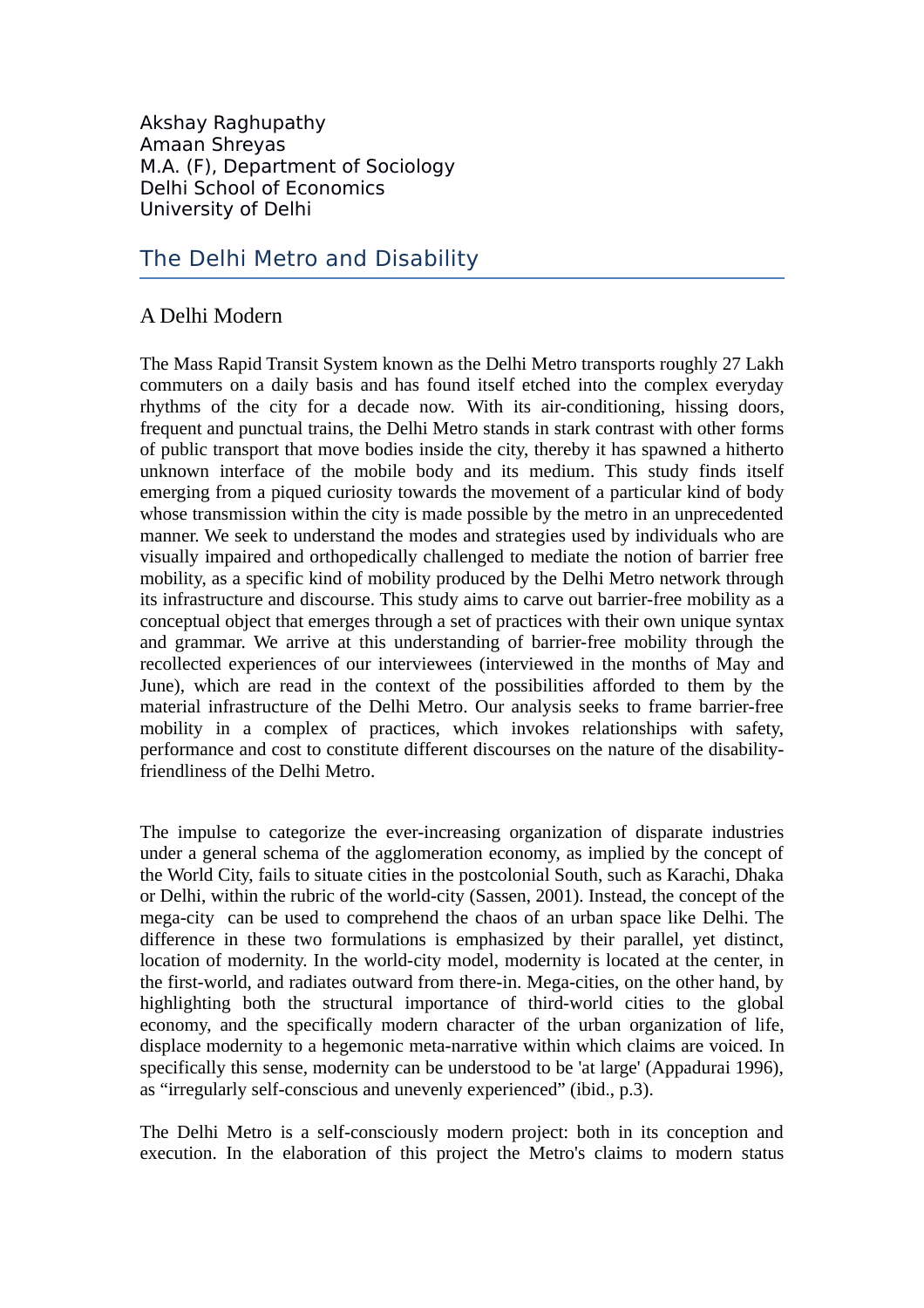inextricably intertwine the vectors of the physical-scientific power of modern technology – its speed – and an educating, civilizing discourse.

*"Mr. Sreedharan stressed that the Metro project would not just be a medium of transportation. ``It will be much more than a cheap and safer means of transport. It will reduce congestion on roads making movement of traffic easier. It will also reduce atmospheric pollution to great level making the environment healthy.''*

*There would other benefits too that cannot be quantified. ``The Metro Rail will totally transform our social culture giving us a sense of discipline, cleanliness and enhance multifold development of this cosmopolitan city''* (Joshi, 2001).

The modern character of the metro is expressed on three analytically separable levels. At the most intuitive, the metro is represented by a variety of social actors as either explicitly a modern place, or as falling within that paradigm through the use of adjectives such as efficient, safe, clean, civilized etc. (press releases, interview data). Words such as safety and civility acquire different meanings for a variety of different social actors - Safe for whom, and civilized by what standard? By making the claim of modernity in relation to being an accessible, barrier-free space, the metro enters into a negotiation with the subjects that it transports and shapes: the claims of the Delhi metro then become sites at which the modernity of the metro can be ratified or denied.

On the part of the State - i.e. the face of it that the DMRC stands for - the Metro is a grand effort at self-representation, and as Mr. Joshi so eloquently put it above, its purpose is to educate, civilize and teach. The cleanness of the Delhi Metro (along with its blessedly paan-free walls) come to signify the purity of a (particular) vision of a modern Delhi, the Metro simultaneously signaling the existence of this world (in itself) and hailing/interpellating the subjects of the Metro (and of Delhi) as modern (and clean). The Metro establishes a substantial break from its surroundings by simultaneously ordering its internal contents and by establishing a strict boundary with regards to the outside world. As Sadana notes, "*Most noticeable is what is missing: heat, sweat, food, smell, trash.*" Through a variety of devices and practices, such as air conditioners, the cleaning performed by housekeeping staff and disciplining signs asking you to not litter or spit, the metro constitutes its space as clean and comfortable (2010). An interesting question for future semiotic study is the curious absence of dustbins and trashcans on metro premises, except when attached to a shop. In a relational sense, the metro derives its modernity in contrast to other systems of transportations in the city – most notably (there is literally one disabled friendly car in Delhi, as Nipun tells us  $-$  it is his) the bus, which is hot, unreliable and unpredictable.

Yet, while technologies are powerfully shaped by their intentions, they are never completely contained by them, and remain open to recoding and re-purposing by virtue of their very excessive capabilities. To take the simplest of examples - the car hails its subject as a denizen of the road, and asks her to drive safely (but yet swiftly!)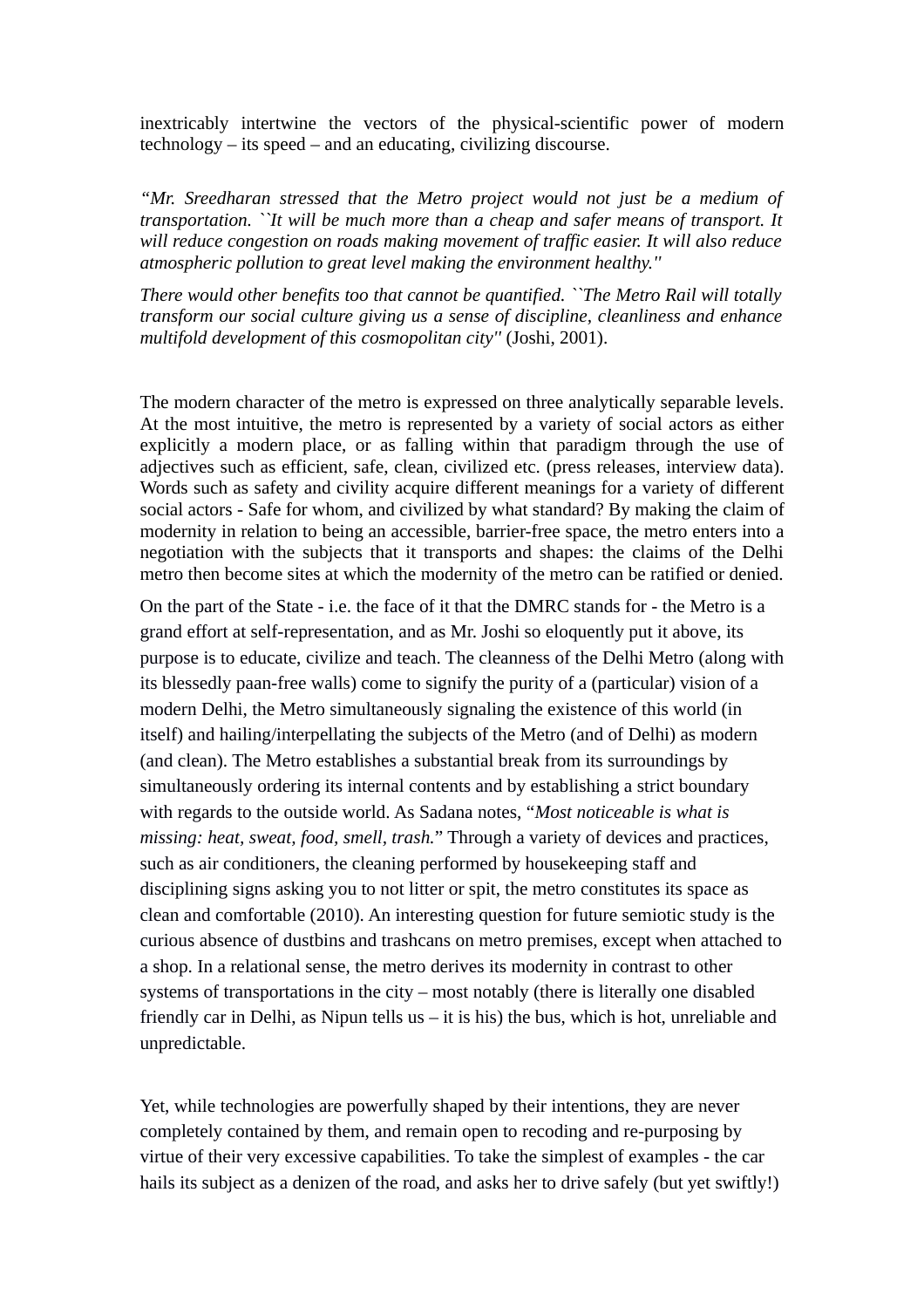to work - nonetheless, the lethal speeds of the car leave open a line of flight towards re-purposing of it as a tool of murder.

To put the above exposition in plainer terms - the modernity of the Delhi Metro is a mediated experience - brought to the level of a sublime, lived experience of modernity through a variety of dazzling techno-social assemblages. Being, as it were, a mediated experience - the specific media that together form the Metro form points at which the sublime nature of the Metro is recreated anew: in the converse situation of a *breakdown*, technology suddenly loses its sublime power of suggesting an excess and reveals itself as commonplace. These moments open spaces of reversal, where the technology is in an instant transformed to dead steel - at instances such as the breakdown of a train and a delay, one is wistfully reminded of the ability to deboard a bus at will. The daily avoidance of breakdown at each of these nodes is what the fight for the modern character of the Metro amounts to.

The Metro's claim towards being a barrier-free space mark, in this sense, a specific node of the sublime modernity of the space: providing lifts and tactile paving to disabled commuters in a country where these objects remain painfully rare where they are required. It is in this particular, contingent sense that disability enters the analytical frame, as a site where the Delhi metro can demonstrate its claims towards being modern. Here, the motives of the DMRC – to be modern and global – and those of the disabled commuters – to have safe, comfortable, quick, and affordable travel – are translated into a common language (Latour, 1999) – of barrier-free mobility and ease of access (Architect Rahul). This dynamic is visible both in audits initially praising and then later rebuking the DMRC and its performance, highlighting its family resemblance to the conceptualization of the national flag as a daily plebiscite on the nation (Jha, 2008). Both the daily, contested nature of the specific contents of the metro's modernity, and the pastiche, the practical mixture of concurrent policies at work that this implies, are important topics for discussion we will pick up again later in the argument.

The question is more complicated than our initial analysis may lead us to believe: the question is not one simply of signs demanding discipline and air-conditioning happily co-existing - and hypothetically, operational when disjunct. The monumental forces the daily operation of the Metro puts on display - the sleek, silver frames of the trains as they enter a station and come to a halt - the hydraulic hiss with which the doors come to unbuckle - concatenate with the sheer speed of the network, taking one from Gurgaon to North Delhi in slightly more than a hour, and the rationalized, mathematically precise predictability of train timings. The resultant of this volatile mixture is a feeling of excess - a *"sensing of modernity*" - a lived experience of a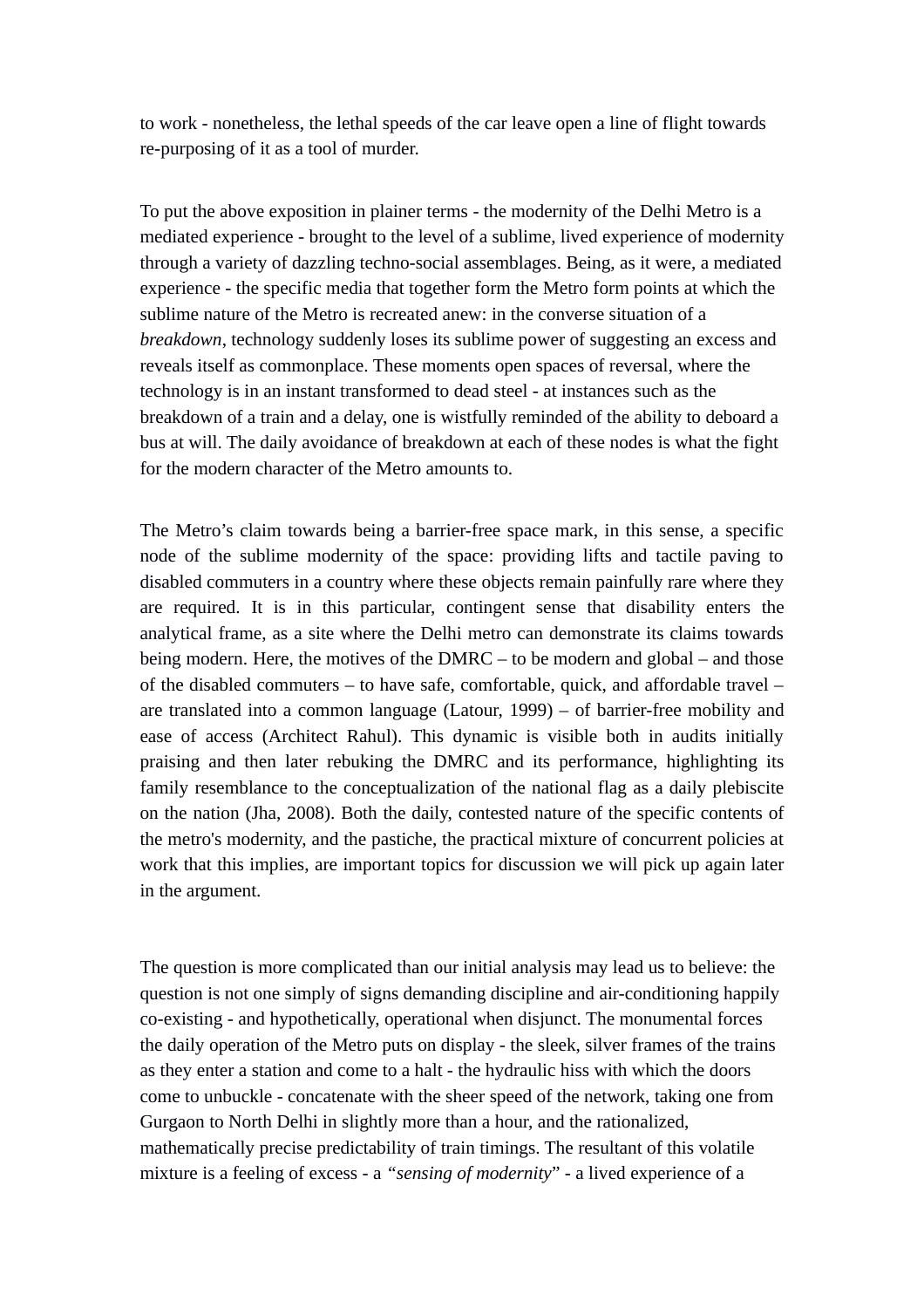world undergoing dramatic and powerful change (Larkin, 2008). The sleek frames of the trains and the brutal fact of the engineering behind them – that they are simply, very, very fast – mingle together to produce a peculiarly modern aesthetic. Steel and technology are organized into a neat, easily graspable temporal rhythm by virtue of the timetable, i.e. they are *domesticated* (Latour, 1999). Technological advancement, per se, does not singularly define the Metro  $-$  it is easy to see, as with blueline buses in Delhi – how shorn of organizing apparatuses, technology and steel can become inhuman, terrifying and alienating. The simple presence of dependable and reliable information allows for the rational calculation of routine – transforming the time of travel into a carefully considered and evaluated resource. Commuters, as a result, are able to intertwine daily projects (such as reading or watching a movie, or listening to music) with the speed of the Delhi Metro, and simultaneously manage boredom as well as the need for transportation. In this crucial, and literal sense – they have not wasted time; it is in their control. Occasions where these very times of travel becomes unpredictable, and as a result, unmanageable, are moments in which technology becomes opaque, alienating and hostile – the time of travel stretches on and on, and they are made to experience discomfort. The sublime experience of modernity evaporates.

While a complete material-semiotic analysis of the Delhi Metro is well beyond the scope of this study, we can make some preliminary observations. The metro establishes a substantial break from its surroundings by simultaneously ordering its internal contents and by establishing a strict boundary with regards to the outside world. As Sadana notes, "Most noticeable is what is missing: heat, sweat, food, smell, trash." Through a variety of devices and practices, such as air conditioners, the cleaning performed by housekeeping staff and disciplining signage asking you to not litter or spit, the metro constitutes its space as clean and comfortable (2010). An interesting question for future semiotic study is the curious absence of dustbins and trashcans on metro premises, except when attached to a shop. In a relational sense, the metro derives its modernity in contrast to other systems of transportations in the city – most notably (there is literally one disabled friendly car in Delhi, as Nipun, an Orthopedically Challenged respondent, tells us  $-$  it is his) the bus, which is hot, unreliable and unpredictable.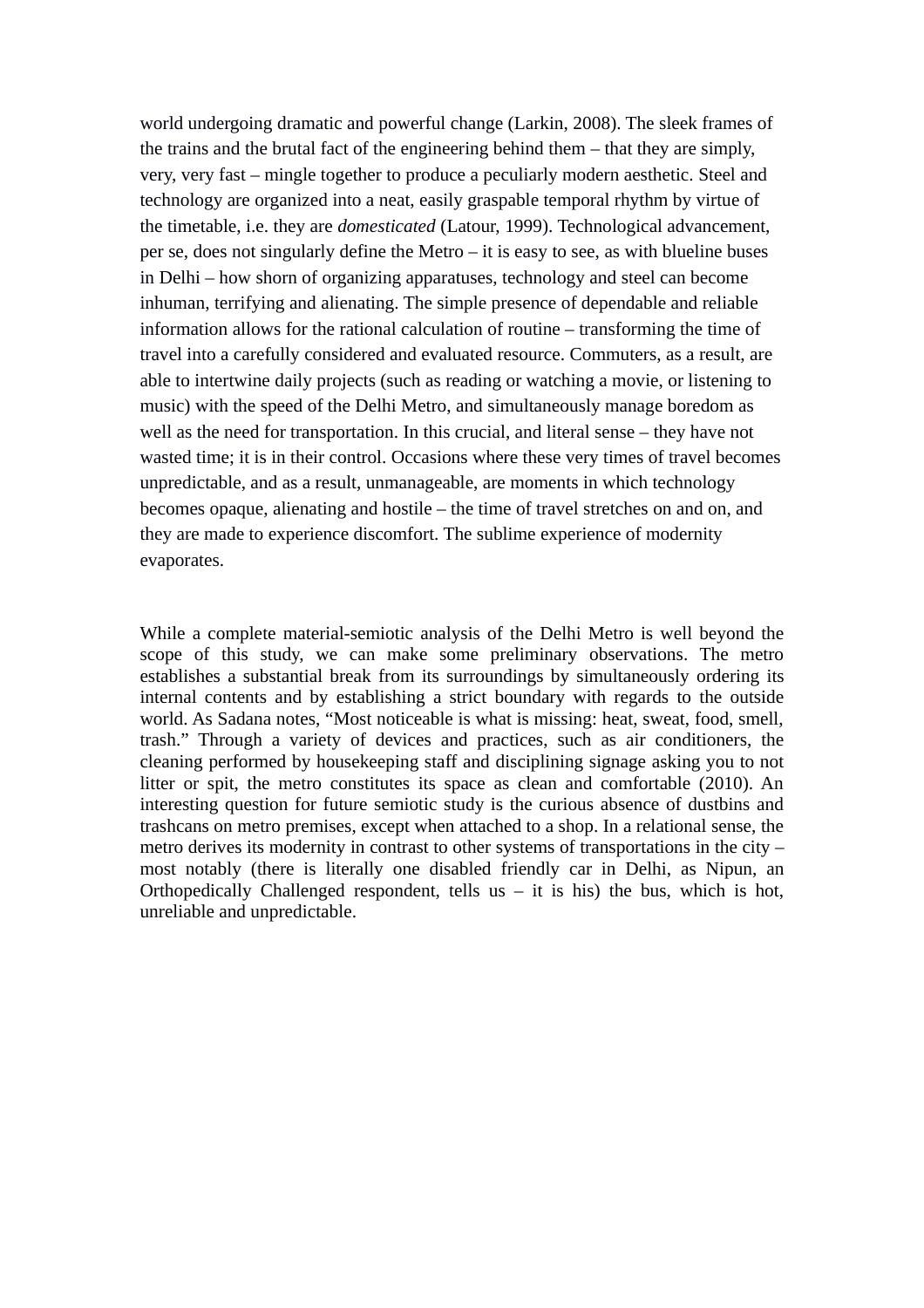#### Mediating Barrier-Free Space

We contend that concerns of comfort and safety on the Metro operate differently for the disabled, this is not to say that air conditioning is not received with gladness; the 'modern' comfort and security the metro affords to all commuters remains of equal interest to them. The difference lies in the inseparable relation that safety and comfort have to the claim of barrier-free mobility. Our study seeks to arrive at the form and content through which the Delhi Metro presents a barrier-free environment.

The assistance the metro provides consists of overlapping layers  $-$  a series of institutional mechanisms (such as the escort service, tactile paths, lifts), information regarding access to the same (posted on the website, along with a helpline number etc.) and explicit discourses on disability friendliness (such posters, hoardings, press releases and signage), which aim to both express the metro's disability friendliness, and to constitute 'civilized' subjects capable of facilitating the function of the very same infrastructure (i.e. take stairs and keep fit – and leave the lift for the elderly and the physically challenged).

The staff of the metro must do their part to contribute to the modern character of the space. Nipun mentions *"the metro expects a person with a disability more than a bus and it is more welcoming in the sense that they are using it as a marketing tool as well, that they are more accessible, so they need to be nice and courteous."* This recognition of the behavior of the staff as part of a marketing tool by Nipun allows us to locate the importance of the metro's barrier free mobility in the context of its modernity. In contrast, Kavita reported an air of suspicion and hostility in the environment of the bus, where claims towards her disabled status are seen as conniving tricks to obtain a seat. The metro actively gears itself towards managing the movement of the disabled. The bus, on the other hand, assumes an able bodied commuter who can readily jump off a moving vehicle (Kuldeep mentions that buses never really stop – they are still in motion when passengers are expected to alight). Furthermore they do not adequately consider the importance of well-mapped locations and routines for the travel of the disabled *("Bus drivers drop me off wherever they think is appropriate, it is seldom at a bus stop, the metro is efficient and precise in that regard" says Mithilesh).*

Our point here is dual: firstly, the specific content of the metro's modernity is furnished by the contents and interrelationships of the categories of comfort and safety in practice. Enabling infrastructure in the Delhi Metro is organized largely around the two axes of blindness/reduced vision and orthopedic impairments i.e. wheelchair bound (Architect), thereby consigning certain disabilities as not needing help (the deaf, those with polio, for example) and some as simply incapable of receiving help and functioning adequately on the metro (the mentally challenged) (Metro circular, May 28th 2016).

Secondly, these claims can only be understood when framed within the discursive constellation of the modern and the global, which are constantly alluded to by the Delhi Metro. All interviewees imagined the DMRC to be a private, for-profit corporation, and the majority amongst them identified Japan, Germany, South Korea and China as the owners of the company. Specific claims about the nature of public space in the metro were linked to these imagined realities – thus, Sumit perceived the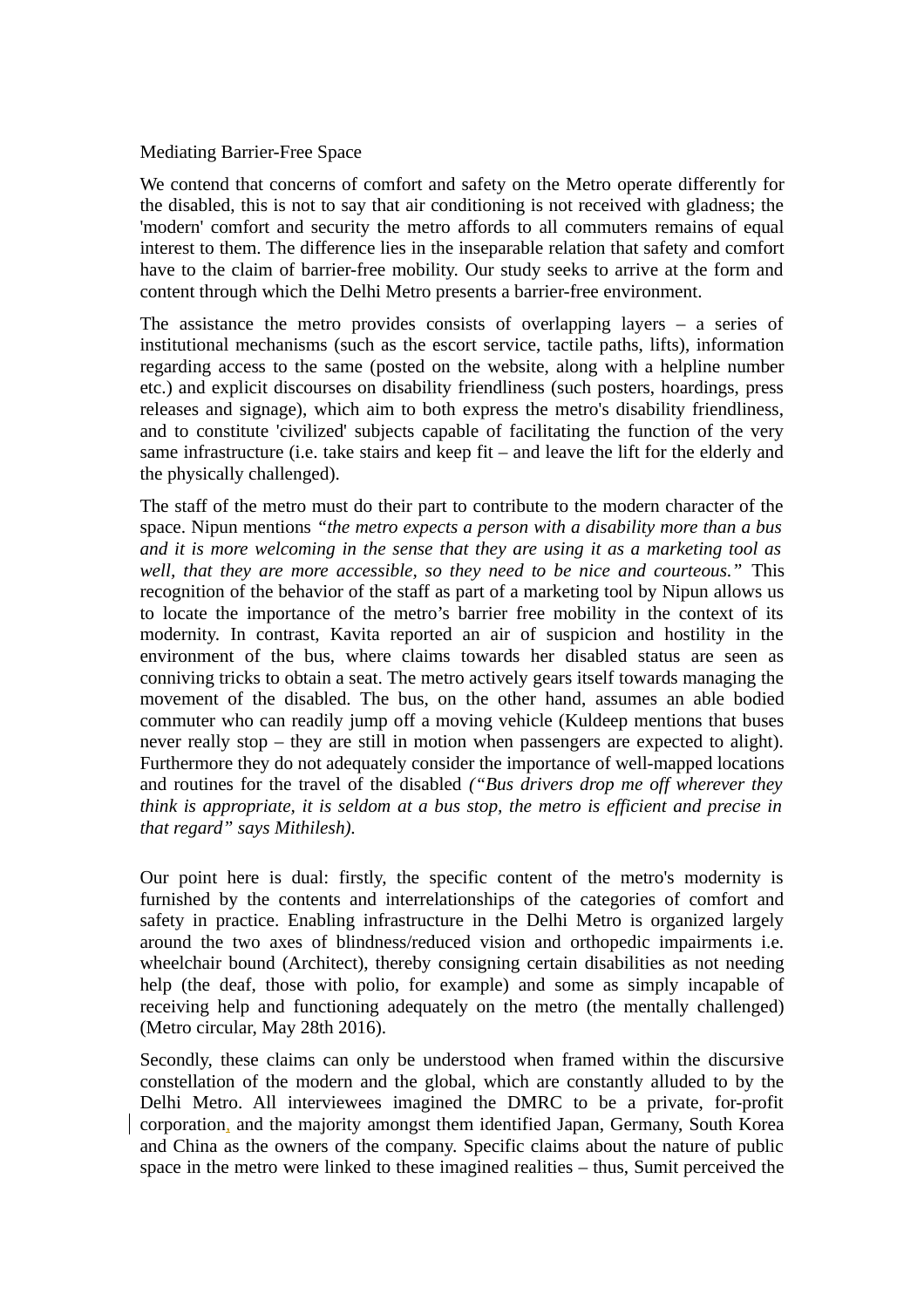overly permissive atmosphere of Delhi Metro (commenting on his discomfort at couples kissing each other on the metro premises) as stemming from the global character of the space. When asked if the situation would change if ownership were to change hands (i.e. if it were to fall into the hands of government), he responded indicating that this would be the case. Similarly questioned on changes following such a transfer of ownership, nearly all of our respondents felt that the metro would become cheaper and more accessible, but they also thought that the trains would stop coming on time, and paan stains would coat the walls.

While interviewees recognize and even applaud the metro for its accessible and welcoming atmosphere especially in its relative position to the DTC bus, they are also acutely aware of the difficulties and dangers of navigating the barrier-free terrain of the Delhi Metro: ("*The lift entrance is on only on one side of the metro and since I'm dropped off at the other end I have to cross a busy Dwarka road to get there, so I prefer climbing three flights of stairs to the concourse as it is safer" observes Nazim)*. The barrier-free environment remains a terrain that possesses its own challenges. It is this domain - the third category of our analysis, that of the constraints and possibilities of practice - that we wish to now highlight.

The infrastructure of the metro is spatially arranged, and this arrangement lends itself to particular forms of mobility and (dis)ability. The elements of the material infrastructure that this study emphasizes are lifts, ramps, tactile pathways, multipurpose toilets and escalators, as their placement and accessibility - and in particular, the forms of performance required to gain access - provide the material backstage for social performances of disability.

### Infrastrucures:

### **The Tactile Pathway**

A tactile pathway (or paving) refers to a series of indented tiles arranged in a linear fashion so as produce a route from point A to point B. The tiles are embossed with lines (signifying "keep walking") or dots (signifying "stop"), and a juncture or a turn is signified by arranging four stop tiles into a square. The grooves themselves are prominent and designed to be easily sensed by a foot that passes over them, making contact. Through permutations and combinations of these signs, a rough navigational route (in contrast to a map) is produced. The DMRC uses rectangular, yellow tiles, of uniform character, across metro stations (Architect).

A tactile path necessarily interacts relationally with its surroundings. As such, a linear route from point A to point B is very little information, especially if we are unaware of what lies at point A, or B, or both. While, hypothetically, it is conceivable to have braille signage to transmit such information and exponentially increase the information yielded by a tactile path, the metro has no such signage (except inside lifts). Besides this, we remain somewhat mystified as to how junctures in a tactile path - where the path splits into two - are to be accurately navigated.

Besides examining the limitations of tactile paving as an informational device, there remains the dimension of placement. The entrances to most metro stations require an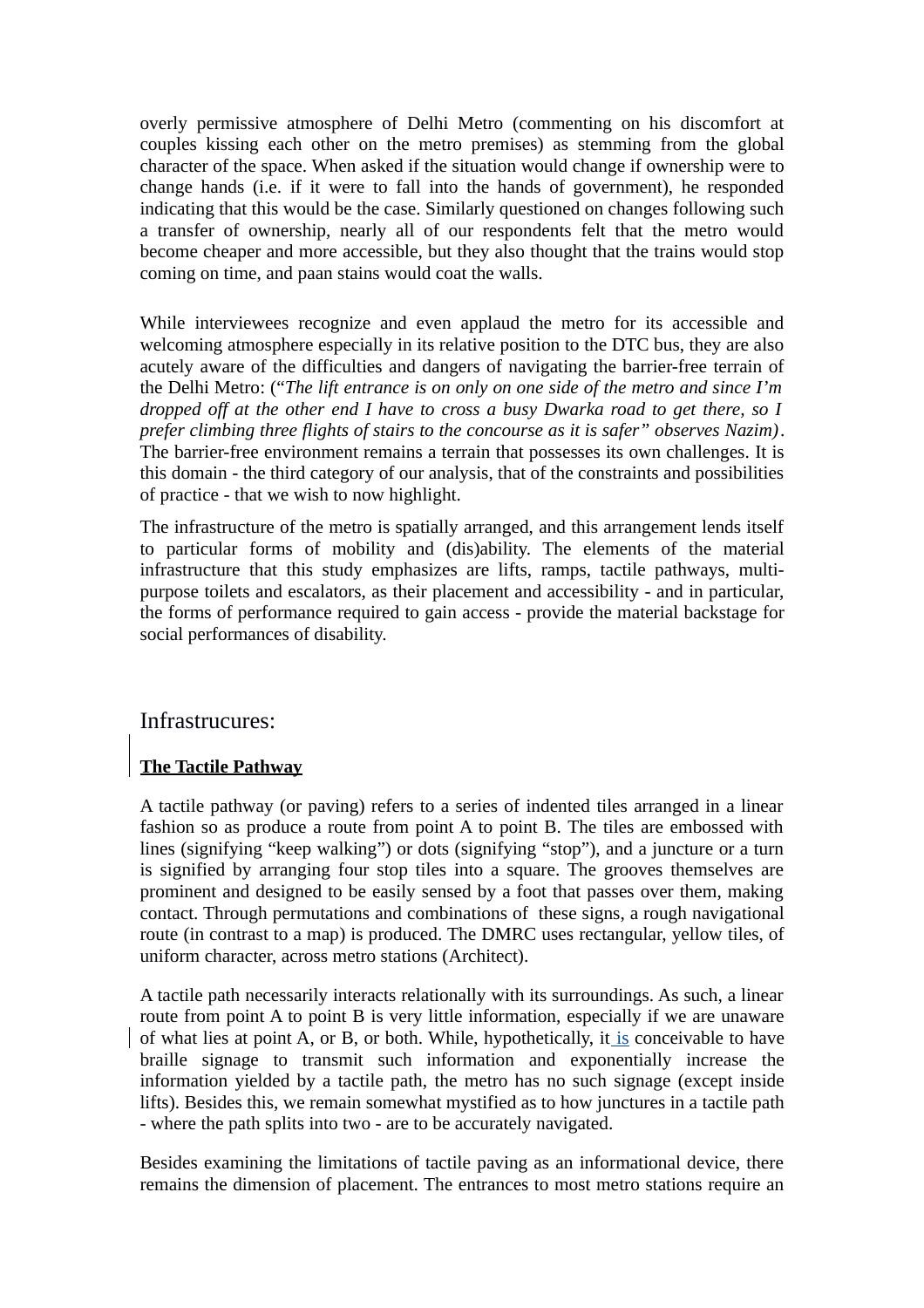intervention at level of infrastructure, for the blind. With the exception of Shastri Park and Yamuna Bank Stations all stations are either overhead or underground: to access these one must use either the lift, the escalator or the stairs. The metro infrastructure at this juncture imagines a route of movement that the disabled can participate in autonomously, and one can chart this route by following the tactile pathways as they lead across the station. In places where it is possible, the DMRC attempts to connect several modes of transportation - by linking bus stops near metro stations to the station proper by means of a tactile path. (Architect)

Through our audit of the infrastructure on the Yellow (SamaypurBadli to HUDA City Centre), Red (Dilshad Garden to Rithala) and Violet (ITO to Escorts Mujesar) Lines, we observed that the spatial organization of the metro followed three broad organizational patterns. The first, M1, refers to a modular circuit of tactile pathways that emanates from the  $3\frac{d}{4}$  coach of any given train and leads towards the designated elevator for the platform, in addition to making a single set of stairs accessible by the tactile path. The elevator takes the commuter up/down to the concourse where another set of tactile paths connect both platforms to a single set of stairs each.

M2, refers to a modular arrangement where the tactile pathways lead to only one side of the station. Certain metro stations (Noida City Centre-Noida Sector-18, Rithala-Pitampura, SamaypurBadli-Kashmere Gate, Shahadra-Dilshad Garden) have clearly demarcated entrance and exit sides within the station. For these metro stations, the tactile pathway does not lead to an entire section of the station (usually exit), effectively cutting off access to visually impaired commuters either during entry to or exit from a particular station. Moreover, M2 also results in the tactile path leading to the single extra-wide AFC gate, which is designed specifically for the wheelchair bound. This presents ramifications for mobility in even those stations, which have exits on both sides as the AFC gates are operational from only one side. In stations where the gate is operating as an exit, it excludes the visually impaired attempting to enter the premises by using the tactile path. For stations, which have the tactile pathway leading to the extra wide AFC gate operating as an entrance, commuters that seek to exit the station by utilizing the tactile path are unable to do so. This situation is compounded by the fact that the tactile pathway always leads to a single gate, which cannot be simultaneously used as an entrance and an exit.

M3 refers to non-modular interventions made by station staff at an operational level that disrupts the circuits outlined by M1 and M2. While M1 and M2 are organized at the level of a station plan, M3 includes obstacles that materialize due to operational practices of the station staff at particular metro stations. This refers to a recurring placement of security apparatuses like the DFMD gate, the X-BIS scanning station on the tiles of the tactile path, thereby rendering them inaccessible to commuters (Notable exceptions to this exist only on the newly inaugurated section from Jahangirpuri to SamaypurBadli) and in the exceptional case of a headstone, proclaiming the inauguration of the station by Mayawati at the Noida City Centre station, planted squarely in the middle of a tactile pathway strip that connects the stairs from platform 1 to the rest of the station. Other obstacles include parts of the tactile path being encroached by shopping stalls (Food Track at Tis Hazari station) and glass barricades (Pratap Nagar). Another notable obstacle to the access of tactile paths and the subsequent extra wide AFC on the one side of the station is a rope barricade that seals the extra wide AFC gate from public use (This was true for every single station on the Red line with the exception of Inderlok, Rohini East, Rohini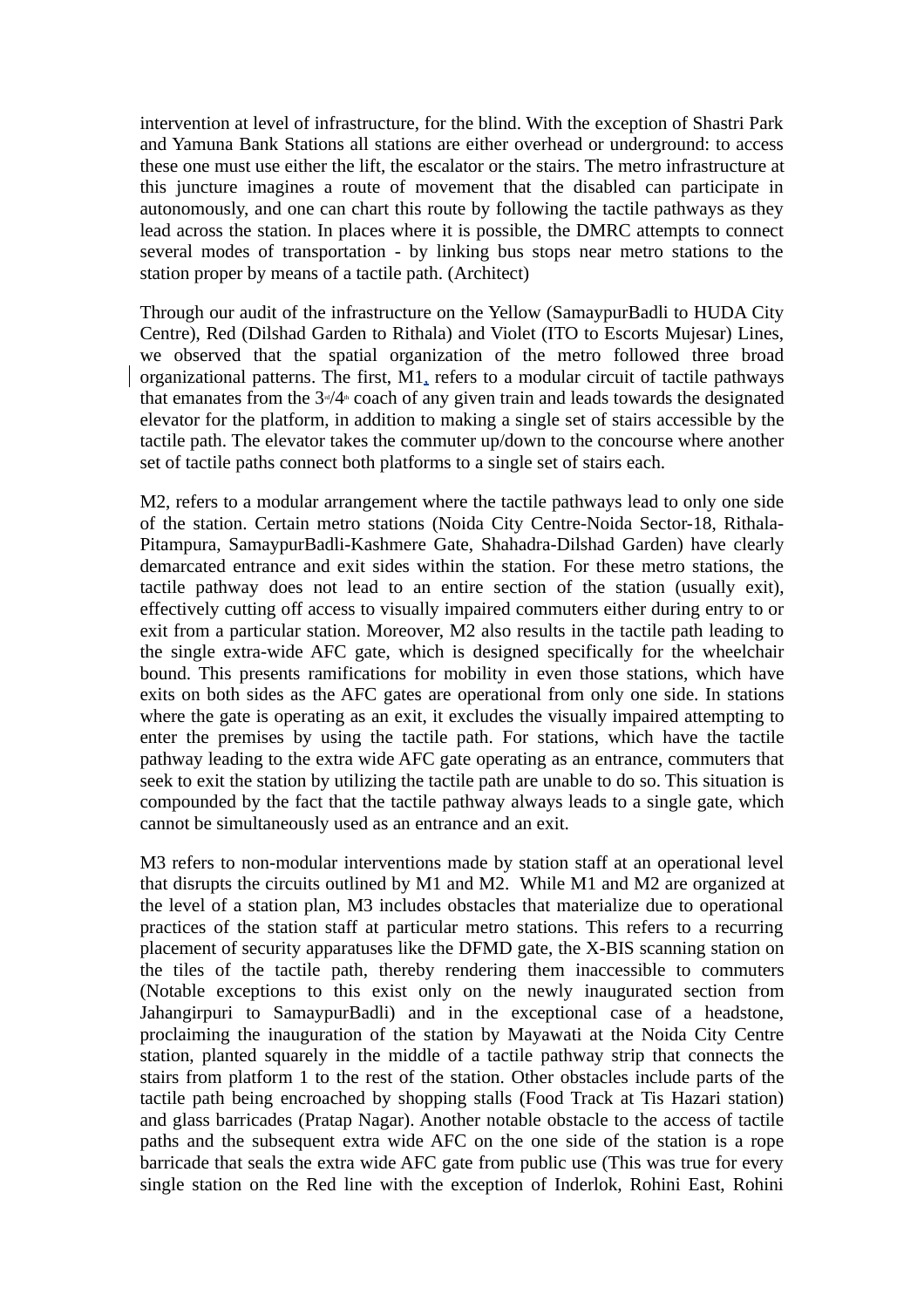West and Pitampura Stations, which in turn had the tactile pathway obstructed by the placement of a security apparatus). Finally, at stations like Shahadra and Shastri Park, shuttered entrances sequester the tactile pathway.

Beyond the limitations of the actual placement of tactile paving, the configuration of space in the metro impinges in multiple ways on its use. On stations with cramped platforms (numbers 1 and 2 at Kashmere Gate, 1, 2, 3 and 4 at Rajiv Chowk, for example), waiting in queue of more than four members for a train necessarily means standing on the tactile path and occupying that space. Furthermore, in spite of repeated announcements, the tactile path almost always has people standing on it or otherwise loitering, obstructing its use. As a result, any blind commuters using the path collide multiple times with said commuters. On collision, apologies are rarely offered – indeed, commuters are often first hostile (Pragya and Prachi were ironically asked if they couldn't see; in a separate instance, they were reprimanded for being 'irresponsible' and travelling without help) and as observed with Ashwini, if there is a recognition that the person bumped into was blind, the reaction is often one of quick and speedy retreat rather than an apology. These behaviors are justified as one-off, rare occurrences  $-$  i.e. a blind person using the tactile path is seen as rather uncommon, forming a self-justifying cycle whereby social patterns of mobility deactivate the tactile path, and render it unusable.

#### **Lifts**

A luminescent blue sign with text and a pictorial representation of a figure in a wheelchair in white designates the stainless steel lift to platform number two at the NOIDA city center metro station for the "sick, physically challenged and senior citizens". The lift, an imposing structure that is akin to the AFC gates with its silver gleam, is easily distinguishable from the rest of the station. The lift is of the modular variety found at very metro station on the network. This marvel of modern technology is designed to carry up to 630 kilograms or eight persons (where one person on average weighs 78.75 kilograms). Below the official sign, on the left side, one finds a piece of white paper in the dimensions of a demand draft that requests commuters in black text to not use the lift if they are fit because the lift is "**preferably** for the sick, physically challenged and senior citizens"(our emphasis). Below this scrap of white paper is a stainless steel chrome plate with danger inscribed in red text that informs the onlooker that mishandling the lift can result in serious injury.

The lift is a critical component for ensuring barrier free mobility on the Delhi Metro, at least in the imagination of the DMRC. All tactile pathways either lead to or emanate from lifts. The last gate from the third compartment or the first gate of the fourth compartment is selected as the point of origin for the tactile pathway on platforms due to its proximity to the lift, which is always located at the center of the platform (As reported to us by the Metro Architect). Lifts on the Delhi Metro are extremely elegant, their control panel is equipped with buttons in Braille placed at a height of 800-1100mm from the ground which places them within the grasp reach of even those who are on wheelchairs (Metro Architect). At a height of 800mm from the ground, there is also a handrail in the lift, which assists commuters as they are transported from one level to the next, a supplement that is quite handy in stations like Chawri Bazaar where the platform is three levels below the station entrance. The metro lifts are efficient and even when they malfunction they are repaired promptly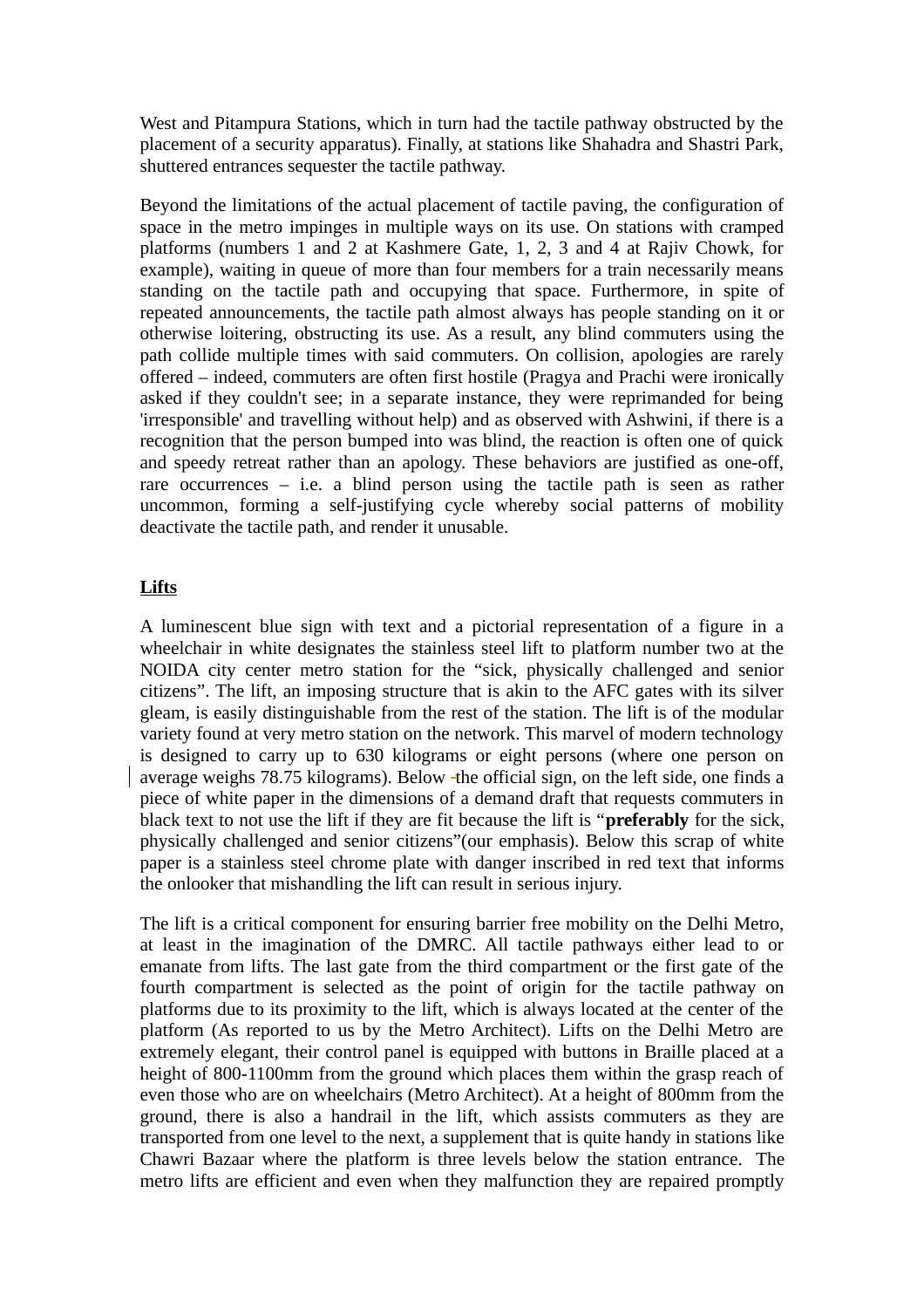(Shakeeb mentions that he found malfunctioning lifts at the Janakpuri metro station repaired by the time he was returning home on the same route).

Lifts in any given metro station are located strategically to ensure a smooth flow of bodies to points in the station that are essential to the process of travelling. Their placement presents an alternative method to link two vertically separated domains, in conjunction with stairs and escalators. Lifts are designed and located to reduce the amount of ambulatory effort required to navigate the station premises, thereby eliding over what a lot of commuters perceive as unnecessary space traversed or time consumed. It is perhaps this extra space and/or time that most "normal" commuters, who board the lift, do not wish to consume. This predisposes certain disabled commuters from not using the lift on a daily basis. Santosh (he used the metro to ply to his place of work on a daily basis from 2014-16) recounts *"I have to wait for a long time before I can use the lift, people just rush into it like it shall never come back [aiseghusteinhaiusmeinjaisekabhiwaaspisaayegi hi nahi]".* He observes that people are in a hurry to board the lift and they struggle visibly by sprinting, pushing and jostling to secure a place inside before the doors close. He says that he does not protest their behavior as he thinks that they might be in a greater hurry than him, therefore they need the lift more than he does, so he does what he can, he waits (*"Unko shaayad mujhse zyaada zaroorat hogi, jaldi main lagte hain"*). This waiting is something that is unacceptable for Ravinder (who uses the metro for specific purposes like long journeys or plying to an examination hall). He prefers to use the stairs where he is assisted either by fellow commuters or by his friends (*"samay zaaya hota hai, log seedhiyon pe madad kar detein hai"*). The lift is particularly hard to access at stations like Kashmere Gate, which is an interchange station for the Red and Yellow lines of the Delhi Metro. At Kashmere Gate, we watched commuter after commuter pass Ashwini by without a second glance as they boarded the lift. The lift had seven people inside carrying items of varying sizes, a faint look of recognition crossed those closest to the door as they spotted his stick, they averted their eyes quickly till the lift doors sealed shut. Ashwini used the lifts on that day for our benefit; he usually uses the escalator as he travels on a specific route on the metro everyday (Chhatarpur to Vishwavidyalaya) for the past four years. He mentions that he has memorized the route he needs to take to navigate the space and he is able to use the escalators to that effect and he need not wait for the lift for his daily journeys.

Most metro stations have lifts on only one side of the road. This presents commuters with difficulties when they are dropped off on the other side of the road. They then think it is safer to use the escalator (Sumit) or the stairs (Nazim) than to cross a busy main road. Sumit and Nazim mediate the metro's infrastructure through practice and repeated use since they can't use the bus to ply to their place of work and music classes respectively. The lifts are often obstructed by poor construction, for instance at the Apollo Jasolla Metro station, there is a stair that leads to the lift from the approachable ramp and Nipun has to be carried with his wheelchair over the stair to access the lift. Unlike Nazim and Sumit (who use crutches and calipers respectively), Nipun is wheelchair bound and he cannot use the stairs or the escalator. One can find similar instances at the Shastri Park station where the approachable ramp from the parking lot is met with a staircase with four steps or at Kanhaiya Nagar where a single raised step appears right in front of the lift in a manner identical to Apollo Jasolla. The usage of the lift for the disabled is contingent on the absence of such construction abnormalities and the cooperation of fellow commuters. "*I do not use the lift as it is*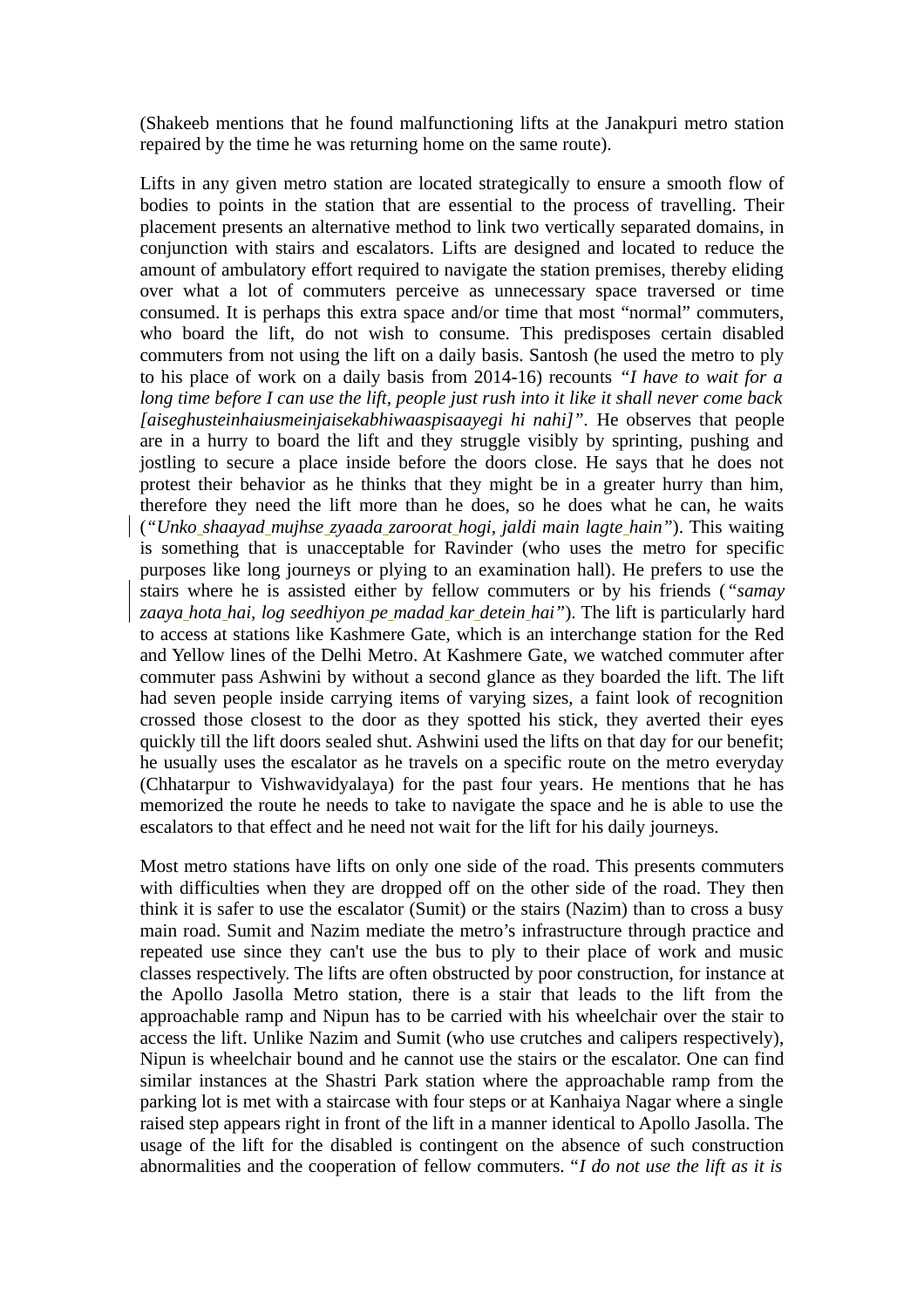*always crowded, it makes me feel claustrophobic [ghuttan hoti hai]"* says Arvind a regular commuter who is visually impaired. He prefers to use the escalators whose use he has mastered with some practice like Ashwini. He points to his thinly soled shoes and tells us that they let him sense the vibrations of the escalator, his shoes also allow him to sense the thin metallic strips on the escalator step, which he then uses to anticipate the end and beginning of the escalator surface.

#### **Escort Service**

The escort service refers to a semi-formalized institutional system of point-to-point assistance provided by the DMRC staff to the disabled on request, where the metro staff guide disabled commuters from the AFC gate to the platform that they wish to travel to. Commuters are then seated in the first coach, such that on arriving at their destination of choice, they can be easily and conveniently found by the metro staff awaiting them at the destination station. The presence of the Train Operator is further seen to be a guarantee of safety  $-$  if the escort is late or otherwise occupied, the TO is seen as being in a position to get the commuter some aid.

We refer to this system as semi-formalized for two reasons. Firstly, because the metro does not employ people specifically for assisting the disabled, and nor are the helpers who do eventually help given any specific training for their task (corroborated by the DGMO and 4 station controllers). Instead, they deploy what is known as multispecialty staff. The multi-specialty staff includes everyone from Rolling Stock, Electrical, Customer Care, Security and Housekeeping departments. Mostly, the duties fall upon the housekeeping and security staff present at a Metro Station. The specific duty of performance here seems to vary across stations – some stations cite the 'training' of the security staff as a reason to consider them more reliable, whereas others rationalize the use of housekeeping staff by stating that 'it is their job'. To a large extent, the duty is not assigned to one class of individuals – and a significant amount of effort on part of the staff is sunk into offloading this work onto others. In our observation, the line between semi-formal and informal/social help is itself somewhat indistinct: if pressed by other duties, hunger or desire for a break, escort staff sometimes appealed to other nearby commuters to offer help. The actual performance of escort staff varies dramatically across stations and lines. Stations like Vishwavidyalaya and AIIMS are widely regarded as having polite, capable and punctual help: on the other hand, travellers on the red line have many a horror story, detailing their hour-long waits for the escort to show up.

The semi-formal nature often leads to commuters waiting exasperatedly for their escort to arrive at both their drop off destinations and the point of origin. Anil and Kuldeep think that this is because the staff designated for this purpose are inadequately trained and sensitized to address the needs of the disabled. Ravinder finds that this service is extremely poor as he has been kept waiting for long durations of time on the Red line he frequents regularly. He prefers to enlist the help of fellow commuters who are more than willing to help when they see his stick and glasses. Arvind believes that this system could benefit from a stringent "legal" mechanism that formalizes it and it is because of its informal character that he requests this service only when he is at an unfamiliar metro station and cannot navigate his path on his own. Mithilesh finds the idea of an escort extremely patronizing and counterproductive to the idea of enabling infrastructure, however he too is forced to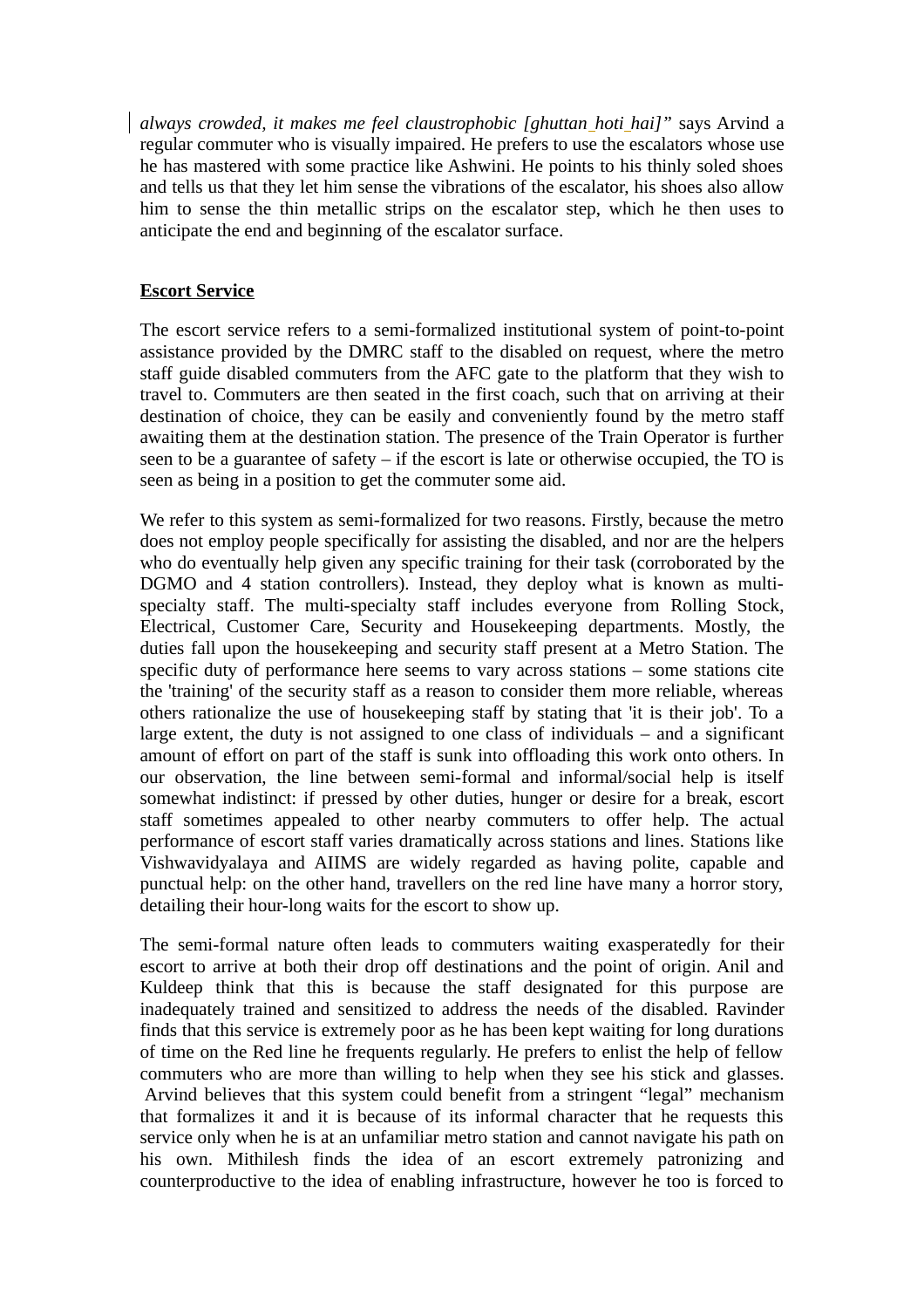enlist these services when he is alone at an unfamiliar station. Furthermore, outside this semi-formal institutional mechanism of assistance lies an informal culture of help that pervades the commuters on the Delhi metro. Most interviewees mentioned that inside a moving train, people are affable and more than willing to offer their seats. Our visually impaired commuters also mention that people guide them by grabbing their arm inside the station premises. Ravinder, Anil, Kuldeep, Ashwini and Arvind recognize this as commonplace and they attribute this "courtesy" to the moral and educated space of the Delhi Metro.

Secondly, the choice of placing the disabled in the first/ladies coach is as interesting as it is conscious. The "first coach in the moving direction [that] is reserved for ladies" is located at a significant distance from the lift which is at the center of the platform, this choice also requires one to deviate from the tactile pathway that leads to the last gate of the third coach or the first gate of the fourth coach. The reason proffered by Station Controllers, Customer Care Executives, housekeeping staff in addition to an architect, the DGMO and the ED Technical division is that this coach is equipped with a space for a wheelchair and a guardrail at 700mm for support. In addition to this, they mention that this coach is closest to the Train Operator, who is informed of their presence in the train. By placing a disabled commuter in this coach, these officials aver that the commuter is easily locatable for the multi-specialty staff member who shall be waiting for them at their destination. The staff member waiting to receive them is informed telephonically over the open channel, this process is set in motion when a disabled passenger requests or is offered assistance at a customer care booth. The customer care official then sells them their token and he lets them through a glass barricade, which is unlocked for their benefit (Nipun mentions that on occasion the staff takes time to locate the keys to the barricade), while the customer care official registers their token/card on the AFC gate as a sign of legitimate passage. The customer care official then informs the Station Control Room and Train Operator of the destination and route used by the commuter. The Train Operator on the open channel for an entire line then broadcasts this information along with the train number. The operator's information is received and acknowledged by the SCR at the destination station. The SCR at the destination station then dispatches a multispecialty staff member to receive the disabled commuter who guides them till the exit, thereby completing the circuit of assisted mobility. As an explanation for placing the disabled in the first coach, the proximity to the Train Operator seems like a credible one. However, it has crucial implications to the spatial organization of bodies on the Delhi Metro.

Firstly, "the first coach in the moving direction [was not always] reserved for ladies", it was inaugurated as such on  $2<sup>nd</sup>$  October 2010 for the purpose of making travel for women in the Metro safer. The practice of having women-only passenger cars in public transit systems can also be found on Mass Rapid Transit systems in Mumbai, Cairo, Tokyo, Tehran, Rio de Janeiro, Kuala Lumpur and Taiwan. On the Delhi Metro, the choice of placing the women-only coach nearest to the Train Operator gestures towards the understanding of the rest of the train as an aggressive masculinized threat from which the coach closest to the only metro official on the train is insulated. It is in this space that the disabled commuter is placed, the argument of a wheelchair accessible spot and easy location is equally true for the last coach of a metro train, however the disabled are not placed in that coach. In the case of the violet line, which has the last coach designated for women, when the train turns back from the last station, the disabled are not escorted to the first coach but the last one ("I was put in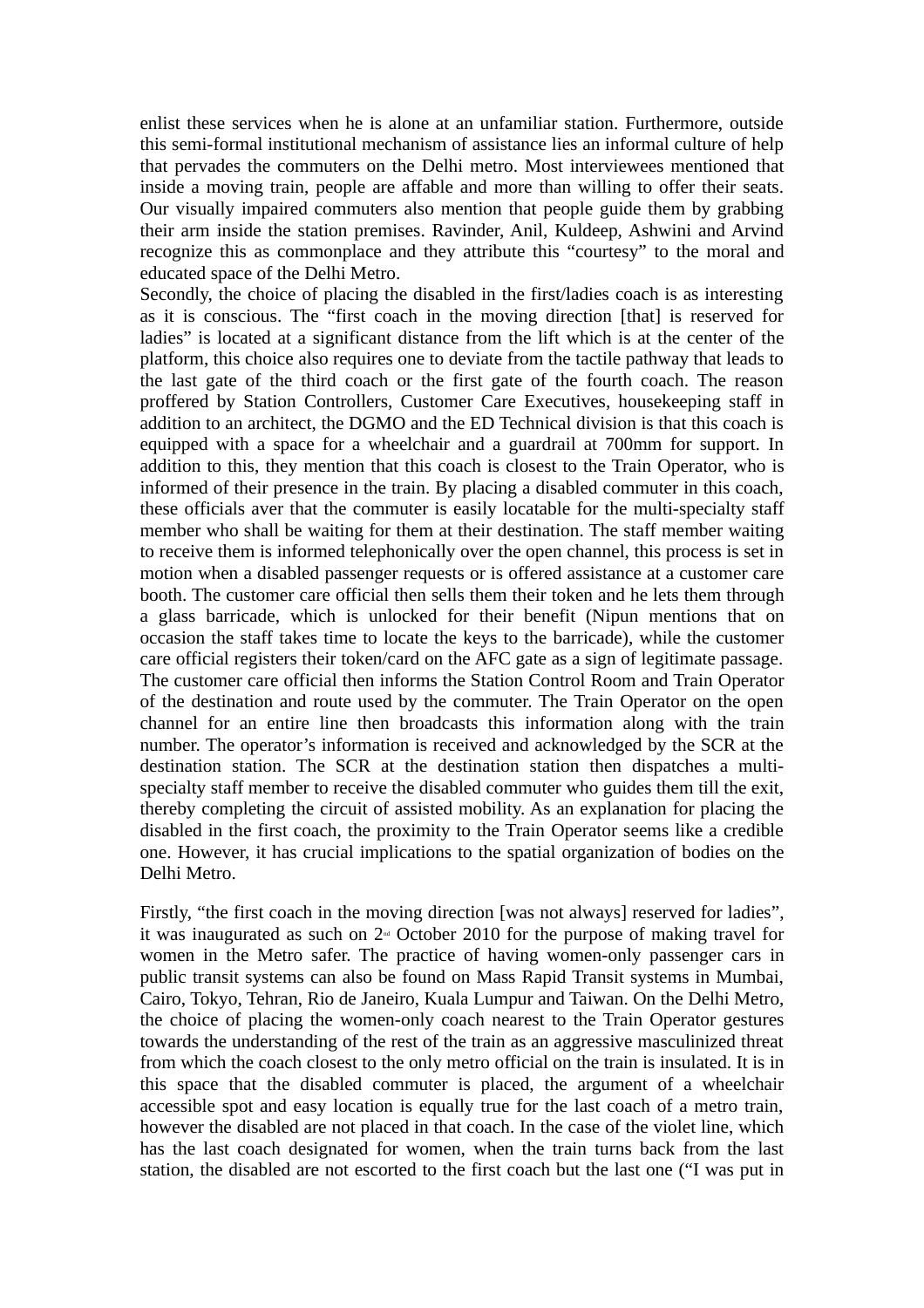the Ladies Coach" says Nipun who was journeying from Apollo Jasolla to Central Secretariat). When one analyzes the additional comments made by the Station controllers on this matter one realizes that the selection of the ladies coach is a conscious one that operates in partial awareness of the coach's designation as a women-only passenger coach (They will find it easier to alight from the women's compartment, it is safer there"). Disabled commuters themselves are acutely aware of being placed in the women-only coach Kamal, Pawan, Kishan and Nishant feel "weird" travelling in the ladies coach. Mithilesh for instance, mentions that he feels "conscious" travelling "as a boy in the girls compartment" and he avoids requesting assistance when he is coming to the Vishwavidyalaya station as he feels that someone he knows might identify him. He uses the word "ashamed" to describe how he feels if someone sees him travelling in the women's compartment. His comments can be contextualized by how he regales funny anecdotes of stumbling into the women's security checkpoint by accident, what he finds funny is actually quite revealing. The security checkpoint is an exclusively female space where he is not permitted; the first coach on the other hand is a space where he is escorted to by the metro staff. The permissibility of his presence in a space is what imparts his recollections with the flavor of humor. In the first instance his presence is unintentionally transgressing the permissions afforded to him, whereas in the second instance he is designated and located within a space among a socially identified group that he does not identify with as a "boy". Nipun describes his first visit to the first coach in the context offence he recalls *"I was put in the Ladies coach and I told them [chuckling] I am offended unless you put girls from LSR there and I shall enjoy my trip, I'm offended otherwise"*. Apart from that first instance Nipun mentions, *"Whenever I go, I have to travel in that compartment it was not the women's compartment earlier on"*, when he was asked to describe the reasons for his discomfort he said *"Because I don't know, is it trying to say that people with disabilities are asexual? Or are they trying to say that disabilities are reserved for women? Don't you think a woman would also feel uncomfortable if there is a guy in a WC sitting there? I don't know, if there are pretty young girls sitting there, I wouldn't mind"*. Nipun, like Mithilesh is perturbed by being placed in a coach for women, his allusion to asexuality denotes an underlying assumption of the insulation of the space from the masculinized presence, therefore he doesn't mind only when there are girls who are pretty, young or are from LSR as these qualities allow him to enjoy his trip. For Nipun, the space is only comfortable when he is allowed to justify his comfort in masculine terms of enjoying the company of young and pretty girls. Ravinder and Kuldeep find the Women-only coach safe as they find that it is mostly empty after 8pm, however they are unaware of its status as the women-only compartment, Kuldeep in particular, was befuddled when we asked him if he knew the location of the reserved seats inside a coach. He told us that he did not know of any reserved seats in the metro but he knew about the "disabled coach", which also had women in it, Ravinder too seemed to believe that the entire coach was for women and the disabled.

### **The system of mobility**

The material sites we have examined - tactile paths, lifts and the escort service involve the combined movement of people, objects and information, as well as their relation to associated immobilities or moorings, including their ethical dimension (Sheller).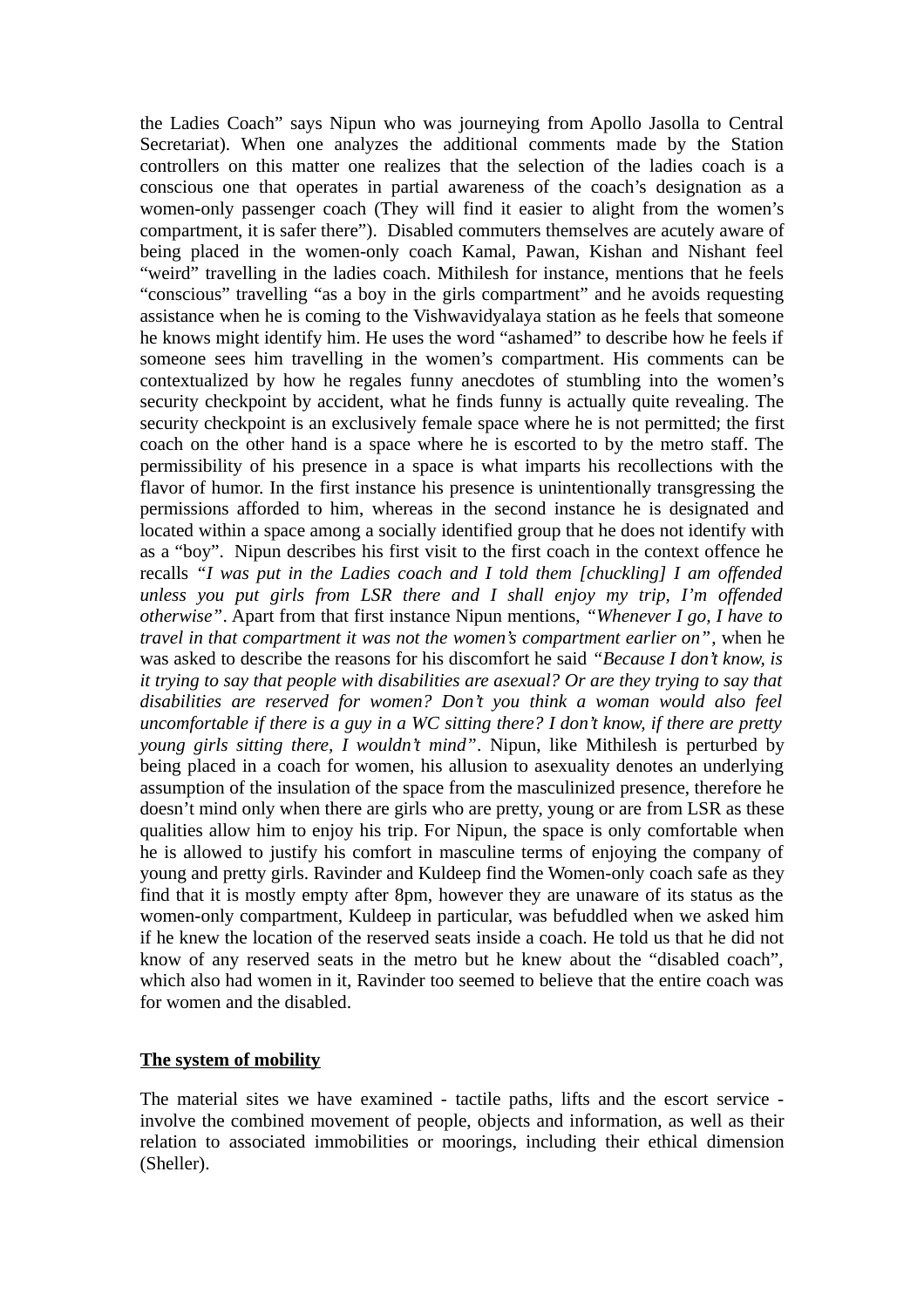Each of the systems we have highlighted are in a crucial sense 'incomplete': i.e. none of them is capable of rendering real barrier-free mobility. To imagine an actual utility, these infrastructures must be understood as deployed in concert - in relationship with one another.

M1, M2 and M3 - our three identified patterns of tactile path placement - recruit, as it were, infrastructure designed for the orthopedically challenged into their own circuits, by way of collapsing extra-wide AFC gates and tactile paths into a conjunctural, mediated notion of disability. This superimposes two technologies of facilitating mobility. The first is a tactile pathway designed to facilitate mobility for the visually impaired and the second is a swing barrier gate with a width 1200mm to allow for a wheelchair to pass through unhindered. This results in the segregation of a specific channel of space through which the disabled are to circulate in the metro network; this channel is completed by the designated lifts. To which both the tactile paths lead, and to which the wheelchair bound are expected to travel.

This composite notion of disability is analytically interesting as it puts on display, the effort of translation by which a variety of social interests converge in the disability infrastructure of the metro. Interesting evidence of this is scattered across the metro for instance, reserved seating within a single Delhi Metro coach employs two different sets of terminologies for reserved seats attached to the larger bench and those on the shorter sets of two seats (Old and Physically Challenged, Senior Citizens and Differently Abled respectively). The different interventions into the Delhi Metro, from the women's coach, to barrier-free toilets (now cheerfully renamed and repurposed as multi-purpose toilets) to the tactile path, all operate at different temporalities and rhythms, yet constantly recruit each other, creatively assembling modalities of successful transportation through a practical, bureaucratic bricolage.

However, as our audit shows, the tactile pathway leads to only one side of the station. Therefore, in cases where an entire section of the station is designated as an entry/exit side, a visually impaired commuter cannot travel from point A to B with just the support of material infrastructure. Even in stations where one can exit and enter from both sides, the AFC gate, which are operational from only as an exit or an entrance effectively render the travel from point A to B solely on the basis of the tactile path impossible. When one takes cognizance of the presence of the operational obstacles as mentioned in M3, one can conclude that on the entire Delhi Metro it is virtually impossible to navigate one's way through the network solely on the basis of the tactile pathway. There seems to be an implicit recognition of this finding in the institutional apparatus of the Delhi Metro as it provides Multi-specialty staff at every station to assist the disabled. One can request assistance from these staff members from a customer care booth or from a security checkpoint, which ironically obstructs tactile pathways on a majority of stations. Furthermore, the Delhi metro as a technological armature (Butcher, 2011) encodes the subjectivities of its commuters in a manner that is aware of the disabling nature of tactile pathways, therefore one is not surprised when one learns that every single visually impaired respondent interviewed relies on a strategy of mobility on the Delhi Metro network that does not involve the tactile pathway.

Perhaps most self-consciously in the escort-service offered by the metro, this inability is realized and to an extent addressed. However all these infrastructural interventions exist in conversation with a figure abstractly defined as the 'public'; the giver of what we have up till this point scantily described as social help.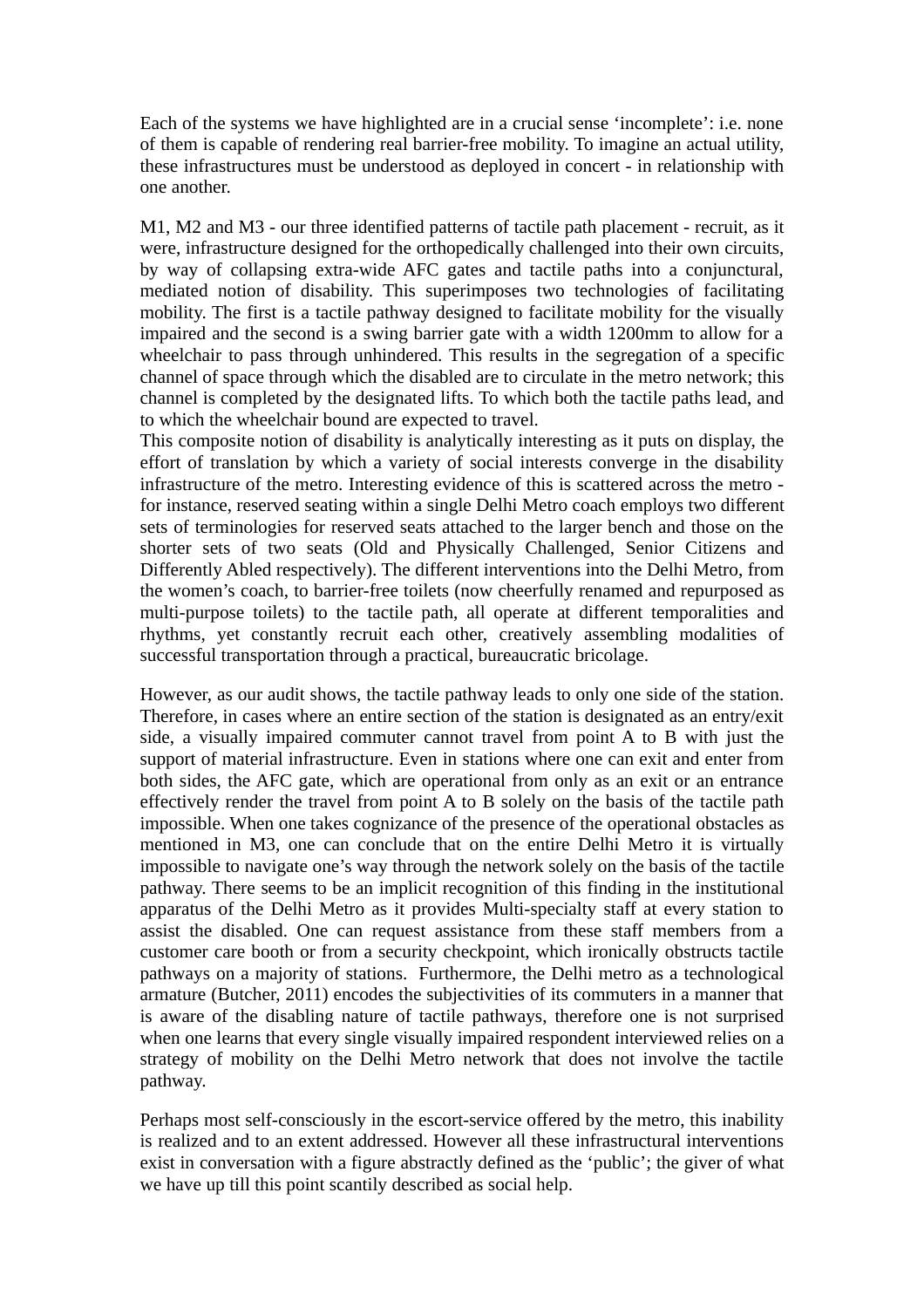## **Social Help**

Social help refers to the assistance given to disabled commuters, asked or unasked for, by other commuters on the Delhi Metro. On the one hand, SCR officials acknowledge that no amount of infrastructure would invalidate the crucial importance of social help - both at the level of enabling technologies to function (not crowding lifts, clearing the tactile path), as well as acting as intermediaries linking technological units together, where the interlinkages fail (i.e. guiding a blind person to a lift when no escort staff are in sight). Social help in this sense is the fourth category of formally acknowledged help, that of the citizenry. Disabled commuters report a number of little concessions granted to them, informally - being able to cut in line for a token with impunity(Santosh, Nazim, Sumit, Arvind, Ravinder). Others also found themselves often offered seating quickly,while reserved seating is available, several commuters mentioned being offered seats that were not reserved for them(Anil,Shakeeb,Kavita,Pragya, Prachi, Om Prakash).

In the moment the metro recruits 'society', or even the society of the travellers of the metro into its infrastructural ambitions, as the missing link to complete its circuits for the disabled, the metro introduces social help as a category into the planning process. Lifts, tactile paths, and the escort staff are all, in their deployment in the metro, in a tacit relationship with forms of social behaviour that are prerequisites for the adequate function of technology.

Our observations so far highlight the often-crowded nature of lifts, or the congested state of tactile paths. However, how does one square this with disabled individuals who successfully access such facilities?

Ravinder and Mithilesh are two interviewees from whose accounts we can analyze the above question of accessing social help. We select these two for their diametrically opposed views on social help, which allow us to understand how comfortable travel is constituted through elements of safety, boredom, performance, cost and transportation.Social help involves a performative dimension that consists of signaling disability to onlookers. Such a performance attempts to both address apathy - by directing attention to places where people are half-heartedly looking away, or avoiding acknowledging the disabled person in front of them; as well as to direct attention in an informational sense - to render the disabled easily visible and identifiable in an environment that would otherwise fail to notice their difficulty such as that of a crowd moving in a hurry into the lift.

Mithilesh is conscious that when his stick is visible or his glasses are on, people attempt to lead him around the station by grabbing his arm in addition to offering him seats, the same is true for Ravinder. Mithilesh chooses to not brandish his stick about or wear his glasses and he recognizes informal help from his fellow commuters as patronizing behavior that views him from the lens of pity. To this effect he chooses to recount how once after assisting him, a boy called his mother on the phone and told her that he did a good thing by helping a blind person while Mithilesh was seated within earshot. Similarly, offers of seating quickly morph into more heated entreaties when refused; the seat-giver asserts the disability to affix the disabled commuter on the seat. Ravinder, conversely, is exceedingly polite and respectful to all those he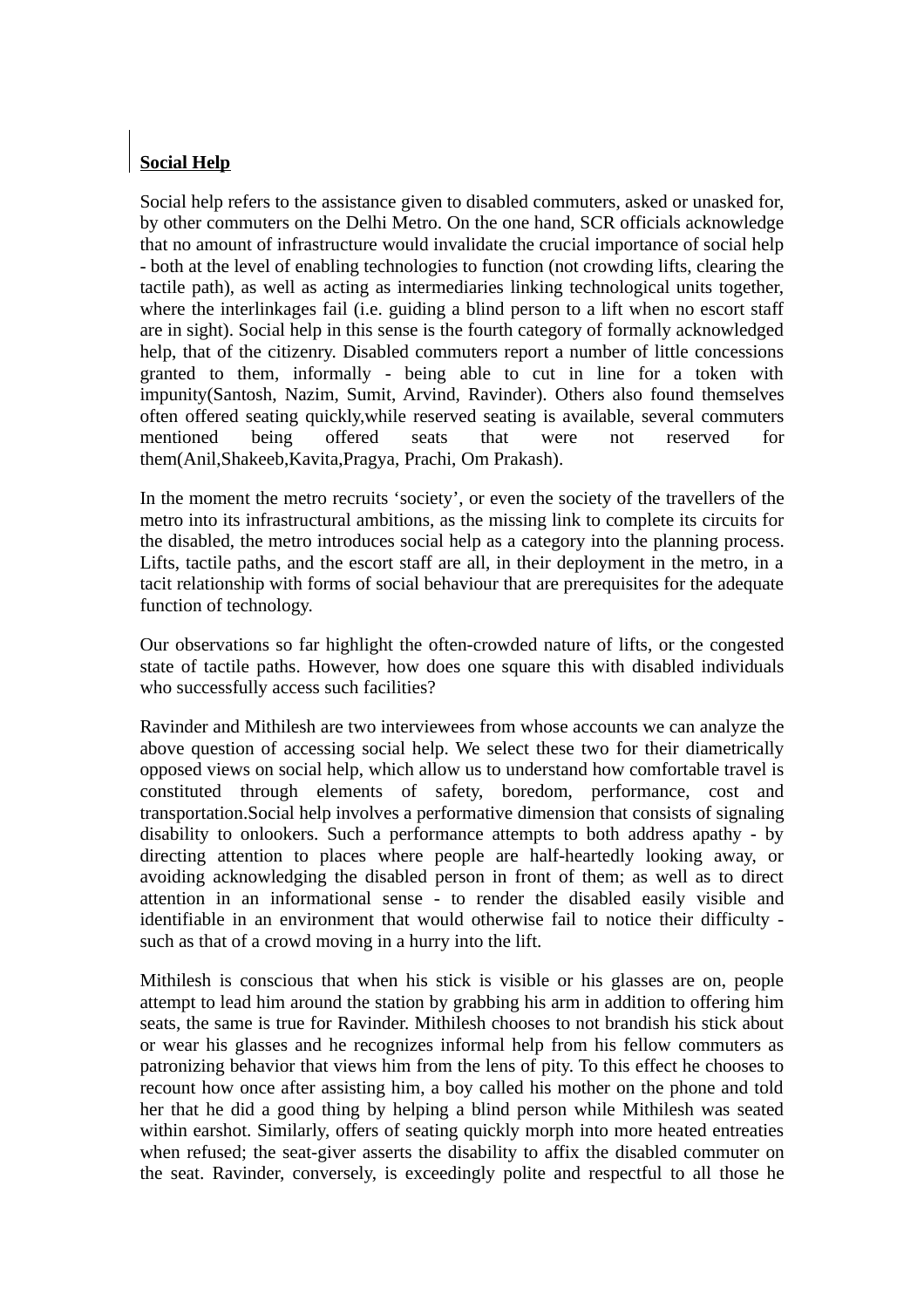encounters on the metro, he chooses to recount how he greets everybody he passes by, he uses a stick, and is glad to receive and is reliant on help from his fellow commuters.

This is not to say that help or advice per se is anathema - Mithilesh notes that an old man (presumed to be a grandfather) advised him to wear shoes rather than slippers, explaining that he was less likely to have a bloody toe this way. Such advice - that presumed Mithilesh to be an independent, autonomous subject, and afforded him with knowledge to better safeguard him - was not taken in a negative light. In contrast, social help in the sense we mean it, constitutes a specific performance, by which a disabled identity is taken to be, in exactly the opposite sense, less able, and therefore deserving of seating/general assistance.

Such performative acts generate what Pierre Bourdieu would call misrecognition (1990); they reiterate and naturalize pre-existing notions of disability. Simply put, by transposing the solution to a systemic problem with an individual, performative solution. These acts relocate disability from the material infrastructure to the body of the disabled commuter,

### **Discomfort and Strategy**

Having framed the discursive and material objects involved in our study, and having analytically delimited them as the system of mobility and its four components, we can address the question of how disabled commuters manage discomfort in the metro.

At the first level, the metro is tool of transportation, offering the conjoined benefits of speed and calculability. The organization of the metro (a public transport system, largely free of hassles such as traffic jams) blends with its speed to produce a modality of movement in the city - uncongested and flying over the city like an airplane (Santosh). Some utilize these conjoint powers to create relatively predictable travel routines to work (Santosh, for eg.) or to travel to a far off corner of the city (Bhola).

Secondly, the metro is a uniquely modern and managed environment in the city of Delhi - an arguably safe space. Here, a variety of meanings with only a family resemblance stand next to each other - safety from the masculine gaze in the form of the ladies' coach; safety in the sense of a civilized, 'helpful' space, the multiple forms of assistance already delineated; safe in the context of a space which has CISF guards and security checks; the occasional sniffer dogs prowling the metro premises; safety in the context of a barrier free space less prone to accidents and mishaps. Agents located at different social positions describe safety differentially. Social help is seen as perfectly normal and safe by some, whereas others are horrified by the notion of being led by complete strangers. These stances on safety act as indexes to social positions regarding the nature of the body politic.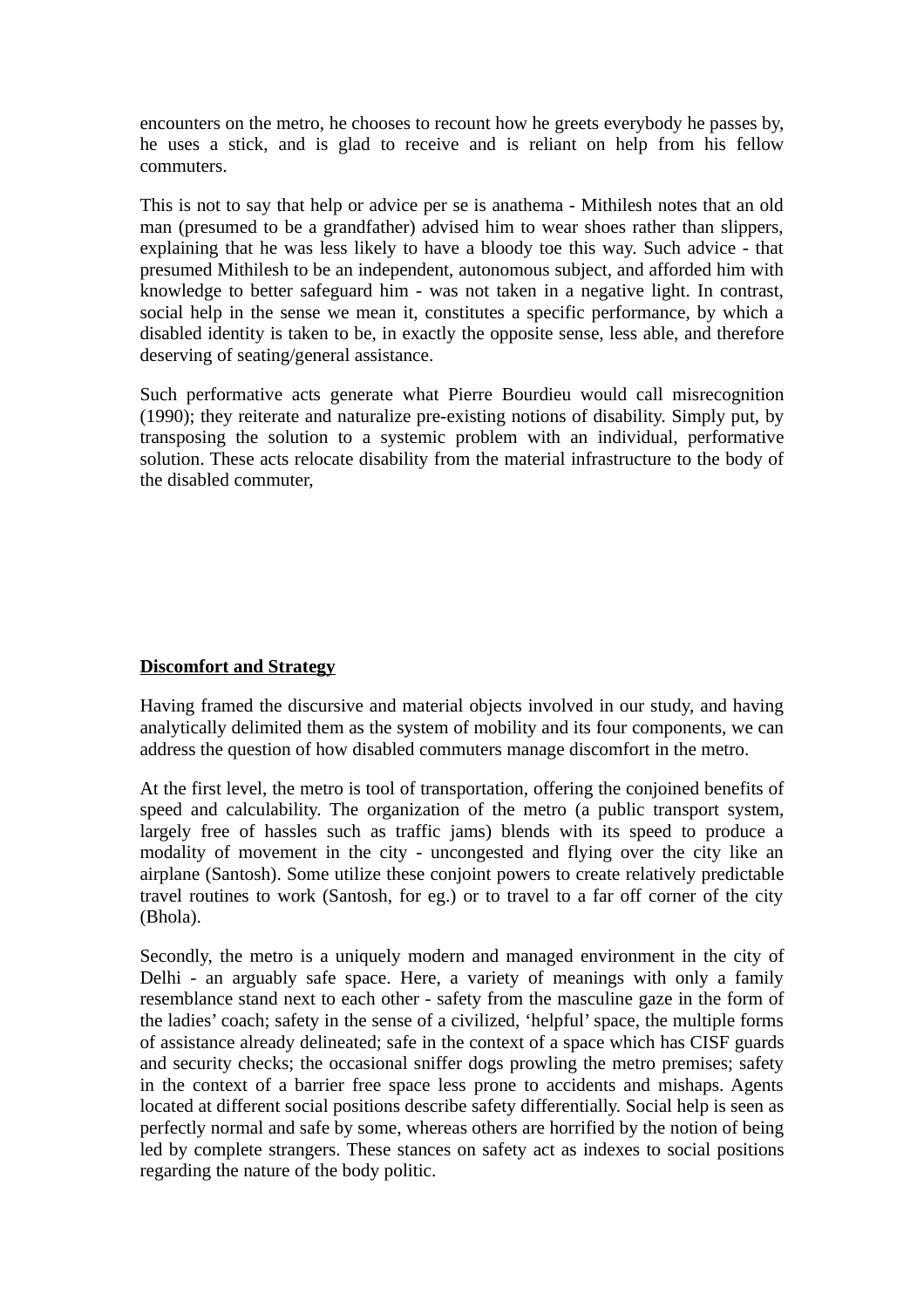Thirdly, the metro is a public space, and as a result, conscripts all those travelling in it into a performative process, where they are scrutinized and read as walking texts. Both the performance of disability - to obtain social help - and its self-conscious denial in the strategies of agents such as Mithilesh, who essentially performs to himself a subject position of autonomy by refusing to perform, entail personal performances of identity.

Fourthly, the metro is a private space, in the sense that you need to buy a ticket to access it. The metro is simply too costly for some, and for others it is consigned to the domain of the odd trip and the special occasion. For disabled commuters in particular, the bus pass - a fifteen rupees pass that lasts for a year - offers a compelling reason to take the bus instead, in spite of its irregularities and risky status. The dimension of time offers its own costs - metro travel can become uniquely time consuming for disabled commuters, in between escort staff that is late or missing, and waiting for someone else (hurrying along in a hurry to do things with their life) to help, disabled commuters can expend large amounts of time just anticipating the materialization of the barrier free environment, a price that many are unwilling to pay. Therefore, several commuters develop strategies to navigate escalators and stairs through practice to avoid wasting time.

Negotiations around the element of cost are most visible around the issue of a concessions pass. We heard of the bus pass in one of our initial interviews and thought it odd that the DMRC, as a corporation formally accountable to the public, did not have benefits of the sort that the DTC bus system offered, which are in some senses, arguably more comprehensive (from the particular vector of cost). The nature of responses delineates interesting strategic positions.

A good chunk of interviewees were decidedly in favor of a concessions pass (however, they viewed the eventuality as unlikely, given their belief in the Japanese private corporation metro). Mithilesh, Pragya, Prachi, and others who stood opposed to such an idea protested that it did not accord them the same status as others. Nonetheless, for Sumit, Santosh and the others forwarding the cause of the concessions pass found that the factor of cost outweighed the evaluations Mithilesh et al. seem to have been making with regards to performance and safety. Sumit et al. are here then arguing for a governmentality from below (Appadurai, 2001), i.e. unable to make political claims as citizens, they choose to represent themselves as populations to be governed.

Fifthly, the experience of the space-time of the Metro is something that must be apprehended in greater detail, the limited duration of our study precludes us from making even an exploratory foray into this domain but as we have mentioned, with its exceptional regularity in a Megacity like Delhi, the Metro through its speed and routinized schedule, does offer itself up for an analysis of time rhythms and detailed individual spatial practices.

The Metro, as it confronts a disabled commuter, allows for a variety of strategies to navigate its contents, some more efficacious than others. Further, even the particular set of strategies employed need not to temporally continuous – different days of the week may find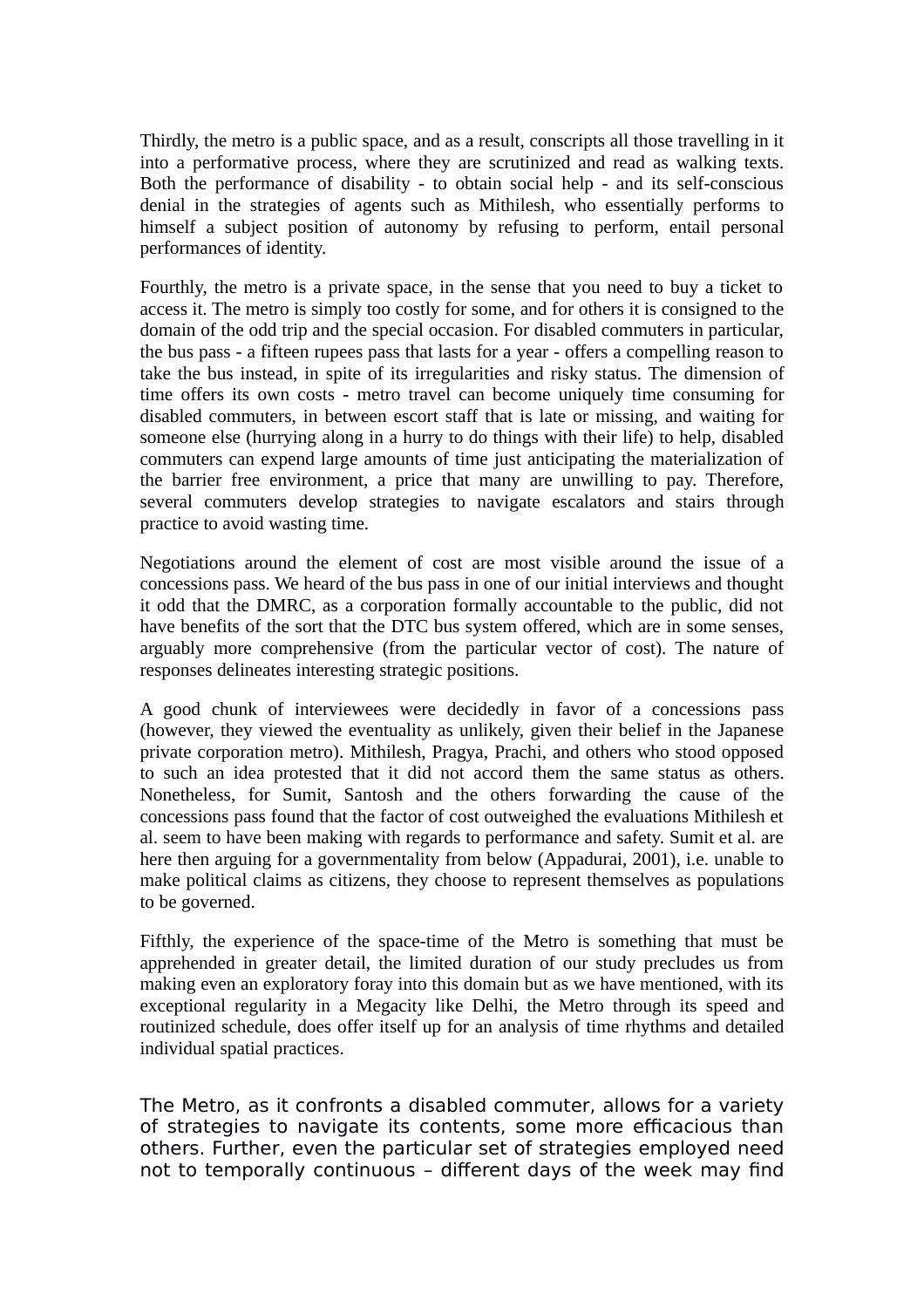themselves seeing the deployment of different strategies. What is of real substance is the difference between the forms of navigation the Metro allows, or the strategies it creates room for. In this sense, relevant to the specific claim the Metro makes of modernity, we can identify a difference in lived experience of transport that accompanies a particular set of strategies, marking them out as distinct.

Tactile paving and lifts (in the context of the orthopedically challenged) share a somewhat common ethos: technology steps in to empower the individual herself to be able to navigate freely through a space, acting essentially as a prosthetic. In that progressive impulse they embody a vision of a barrier-free space. Yet, as our copious detailing of the inadequacies of tactile paving in the Metro would suggest, this sublime moment finds itself confronted by the situation of breakdown – where the crowds standing on the tactile path dissolve a sensing of modernity.

The escort service represents this ethos as well – in so much as it recognizes that disabled commuters ought to have equal rights to the space of the Metro – but deals with the problem through a human rather than a mechanical technology – an escort. It thus represents a modern character as well, but a distinct one – lacking the experience of a socially unmediated experience of barrier-free transport that the ideal of tactile paving is imagined as. Its dependence on human staff (and the uncertain relationship they have to the post) opens up room for moments (or hours) of breakdown, where staff may simply fail to show up or provide adequate help.

Escorts are, at the end of the day, people providing help – and this can be read in a dual fashion. Some commuters exercise their claim over the service as a right, and are quickly angered (and express this) if made to wait. They, to put in the words of a Station Control Room officer, "make a scene", presuming a sense of entitlement that other commuters, perceived as more polite or genteel, do not. While this is not to say that politeness as such implies that the latter commuters do not see barrier-free movement as a right, the contradictory impulses in the reaction of the SCR officer evidence two ways of envisioning the service – as an automated social technology to ensure the provision of a basic service (i.e. movement), or as instances of the provision of help to pitiable commuters.

The second thread, latent in the escort service, becomes manifest in the category of social help as we have defined it. While "Metro culture" is seen as constitutive of a space generally more friendly and likely to offer help than the much-maligned action of "bus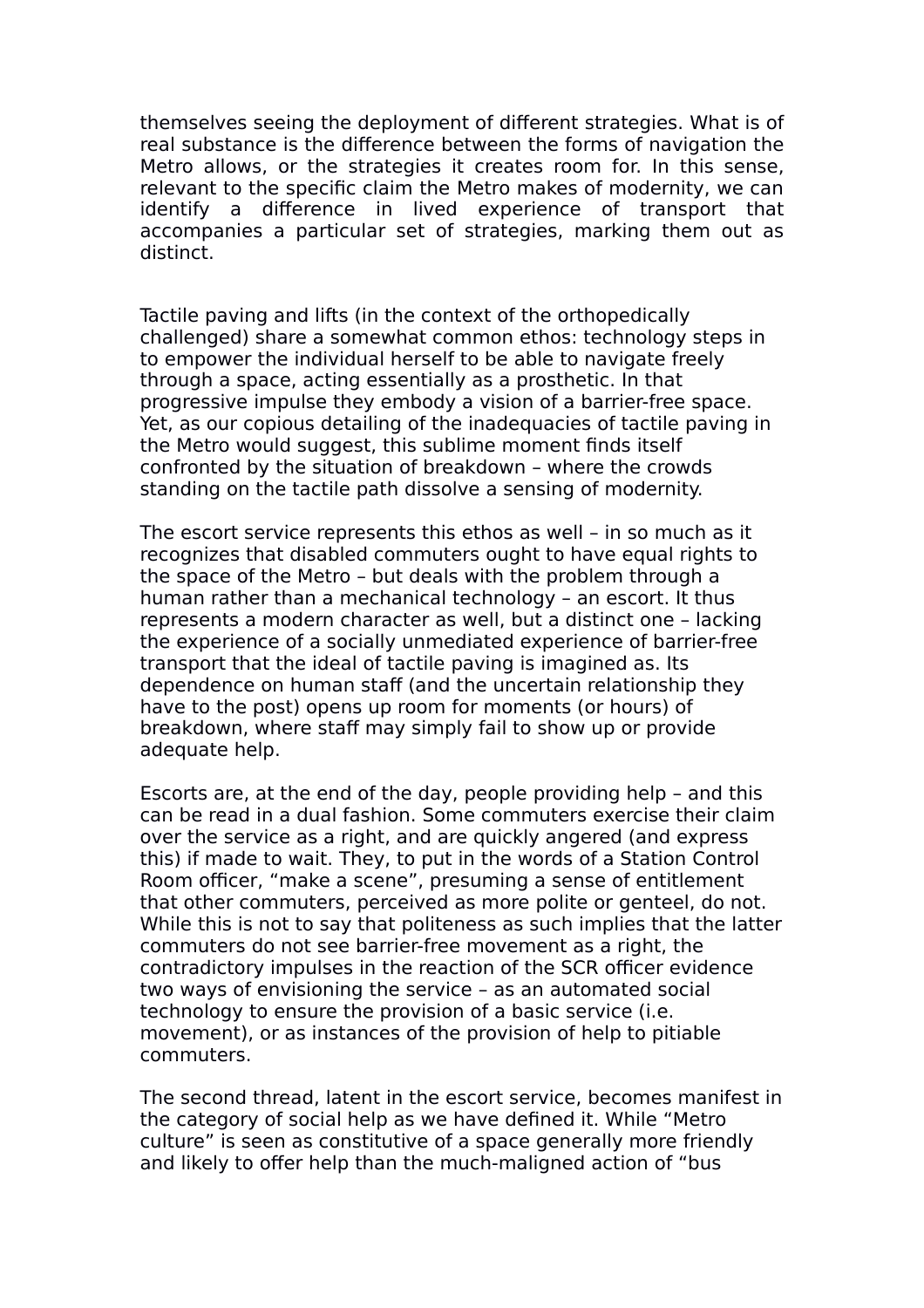culture", social help presupposes the existence of a hierarchal arrangement of the space mobility, the existence of which is justified through a posited factum brutum of sheer majority. The population of the disabled is seen to be infinitesimally small as compared to that of the able-bodied (a claim of questionable veracity), thus rationalizing and naturalising spaces that are unfriendly to the disabled, and very much not barrier-free. Social help is in this sense the "adjustment" on part of a well-meaning populace to help the disabled when and where they see them.

It is crucial to note that this notion of the minor nature of the disabled population and this rhetoric of sighting are deeply intertwined: the targets upon whom social help is dispensed are, by sheer necessity, visibly disabled – which in practice comes to mean that they are performing disability. i.e. to avail of social help, a disabled commuter must make "public" her status as disabled – either through overt devices such as walking sticks or goggles or wheelchairs, or through a gesture or even by simply asking for help. In this sense, she must occupy, socially, the identity of the disabled body. Attempts to ratify the other identities of the disabled subject (contra her nature as disabled) have the effect of disqualifying (through invisibility) the commuter as someone eligible of receiving social help, while simultaneously assuming that the commuter is an able-bodied subject who does not require help as such.

#### **Conclusion**

Across dimensions of safety, performance, and cost, we can trace two divergent positions that we can roughly demarcate. The first, which we have tentatively dubbed the model of citizen-autonomy, argues for a materially barrier-free environment, which would dissolve the not-being-able-to of disability. At its extreme, such a model envisions social help as superfluous, and its departure from the frame is coterminous with the same for the social existence of disability as biomedical category (Freund, 2001). To this end we can also preliminarily conclude that the material infrastructure of the Delhi Metro, by superimposing various layers of technologies like the tactile pathway, the lift and the Ladies Coach (more specifically, the placement of the Disabled there) gives rise to a composite disabled body. A body that is compartmentalized for the use of these specific technologies interchangeably, as and when is required. Such an understanding of the Metro deepens one's engagement with the Delhi Metro's commitment to its Modernity, with specific reference to its concerns of safety and their close relation to barrier-free mobility. The alternate group of positions we refer to roughly as the practice of governmentality from below. From this position, the disabled recognize other factors (such as cost) as more significant than the rubric of performance and identity: a difference denied in the citizenautonomy model is here, in turn, embraced.

These two sets of practices elucidate a unique syntax and grammar to the relationships of safety, performance and cost, they constitute two different discourses on the nature of the disability-friendliness of the Delhi Metro - its specific content and character.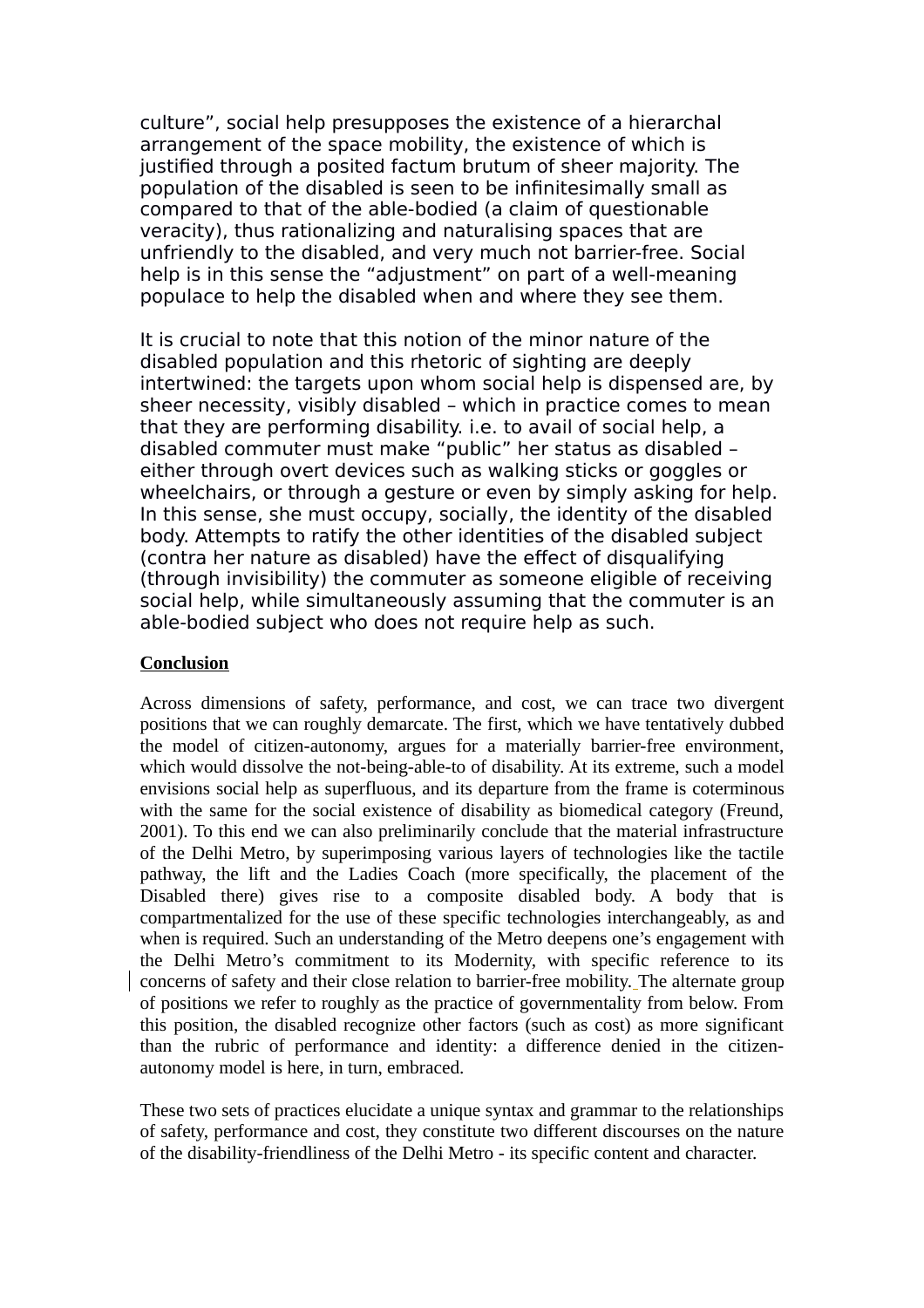#### **Sources**

1.In the DMRC

| Mr. X            | Senior Metro Official, Operations (DGMO)  |  |  |
|------------------|-------------------------------------------|--|--|
| Mr. Y            | Senior Metro Official, Technical Division |  |  |
| Mr. Rahul        | Architect, DMRC                           |  |  |
| SCR <sub>1</sub> | <b>AIIMS</b>                              |  |  |
| SCR <sub>2</sub> | Shastri Park                              |  |  |
| SCR <sub>3</sub> | Apollo Jasolla                            |  |  |
| SCR4             | Tis Hazari                                |  |  |
| CC Exec.         | <b>NOIDA City Centre</b>                  |  |  |
| CC Exec.         | Pulbangash                                |  |  |
| CC Exec.         | Kohat Enclave                             |  |  |
| CC Exec.         | Rajendra Place                            |  |  |
| CC Exec.         | Shastri Park                              |  |  |
| CC Exec.         | SamaypurBadli                             |  |  |
| CC Exec.         | Vishwavidyalaya                           |  |  |
| CC Exec.         | HaiderpuriBadli                           |  |  |

2.Equal Opportunities Cell, University of Delhi

Dr. Anil Aneja

3.Basti Vikas Kendra and Community Centre, Dwarka Sec. 3

Ms. MinuSaxena

Table 1 Represents Respondents- Names, Disability Type- VI- Visually Impaired, OC- Orthopedically Challenged- Accessibility Tool employed on the metro. Typical Metro Journey.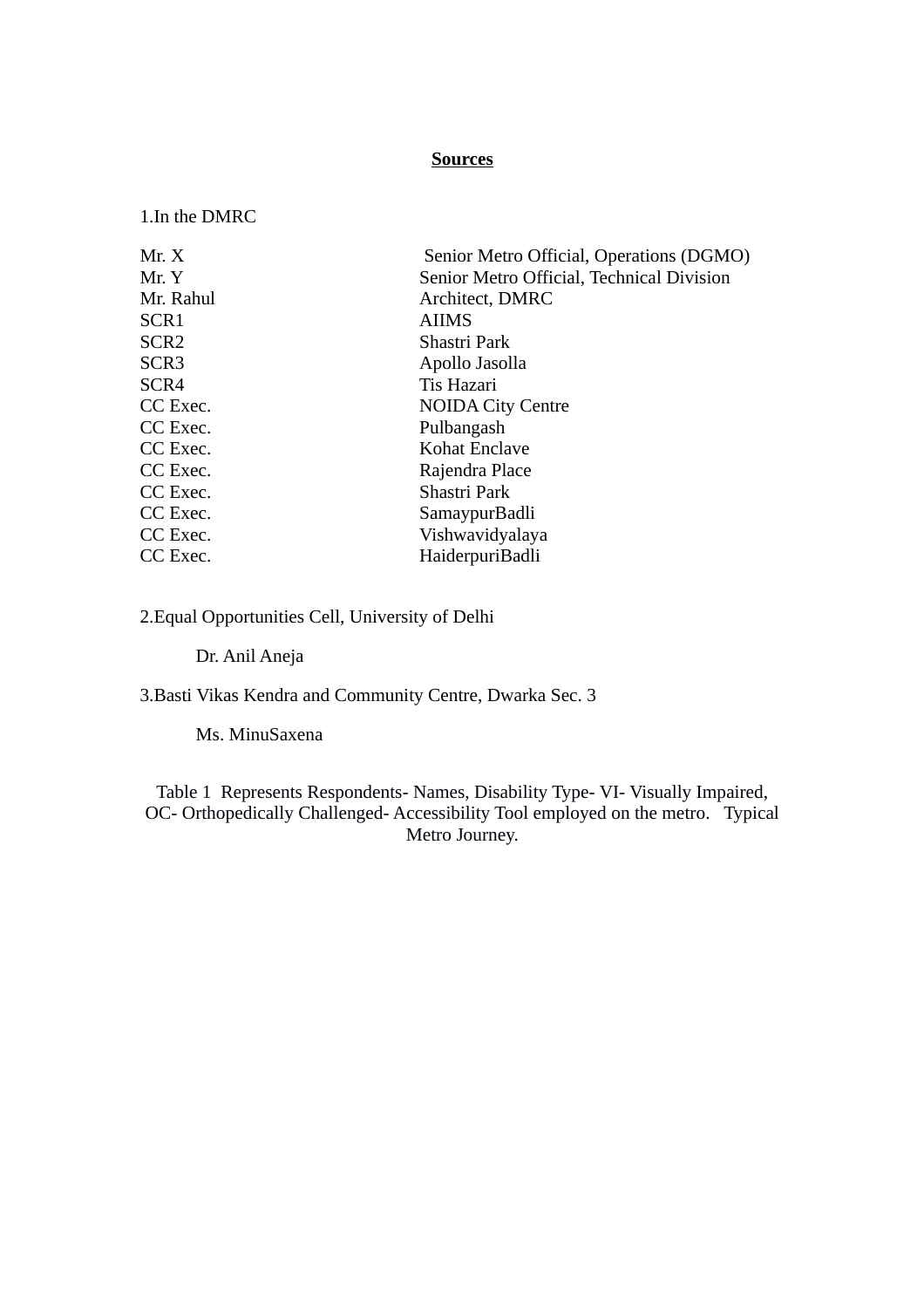| Sana                                  | OC-Crutch                 | Mayur Vihar-1-Vishwavidyalaya                     |
|---------------------------------------|---------------------------|---------------------------------------------------|
| <b>Bhola</b>                          | <b>OC-Crutches</b>        | Nawada- Rajiv Chowk/AnandVihar ISBT               |
| Santosh                               | OC-Callipers              | DwarkaMor-Kirti Nagar/AnandVihar ISBT             |
| Nazim                                 | OC-<br>Crutches+Callipers | Dwarka Sec. 12-Shastri Nagar                      |
| Mithilesh                             | VI-Stick+Glasses          | Vishwavidyalaya-HauzKhas/Mandi House              |
| Vicky                                 | VI-Stick+Glasses          | Inderlok-Kashmere Gate/Vishwavidyalaya            |
| Kuldeep                               | VI-Stick+Glasses          | INA-Vishwavidyalaya/GTB Nagar                     |
| Ravinder                              | VI-Stick+Glasses          | Pitampura/Shastri Nagar-Vishwavidyalaya           |
| Nitin                                 | VI-Stick+Glasses          | Jangpura-Vishwavidyalaya                          |
| Kamal,<br>Kishan,<br>Pawal,<br>Nishan | VI-Stick+Glasses          | Vishwavidyalaya-Somewhere on the Vaishali<br>Line |
| Student<br>MA<br>(Name<br>withheld)   | VI-Stick+Glasses          | <b>GTB Nagar-AIIMS</b>                            |
| Mohan Kumar                           | VI-Stick+Glasses          | DwarkaMor-New Delhi/ Vishwavidyalaya              |
| Phool, Amita                          | VI-Stick+Glasses          | Rohini West-Vishwavidyalaya                       |
| Ashwini                               | VI-Stick+Glasses          | Chhatarpur-Vishwavidyalaya                        |
| Kanika                                | OC-Callipers              | Karkardooma-Vishwavidyalaya                       |
| Sumit                                 | OC-Callipers              | DwarkaMor-Barakhamba Road                         |
| Arvind                                | VI-Stick+Glasses          | Vishwavidyalaya-HauzKhas/Tis Hazari               |
| Anil                                  | OC-Crutches               | Nawada-Rajiv Chowk                                |
| Shivangi                              | OC-Crutches               | HauzKhas-HauzKhas                                 |
| Nipun                                 | OC-Wheelchair             | Jasolla/HUDA-<br>ChandiniChowk/Vishwavidyalaya    |
| Kavita                                | OC-Leg Brace              | Govindpuri-Vishwavidyalaya                        |
| Pragya, Prachi                        | VI-Stick+Glasses          | Rajendra Place-Vishwavidyalaya                    |
| Om Prakash                            | <b>OC-Crutches</b>        | Nawada-Janakpuri                                  |
| W (name withheld)                     | OC-Crutches               | Nawada-Janakpuri                                  |
| Shakeeb                               | OC-Callipers              | Nawada-Janakpuri                                  |